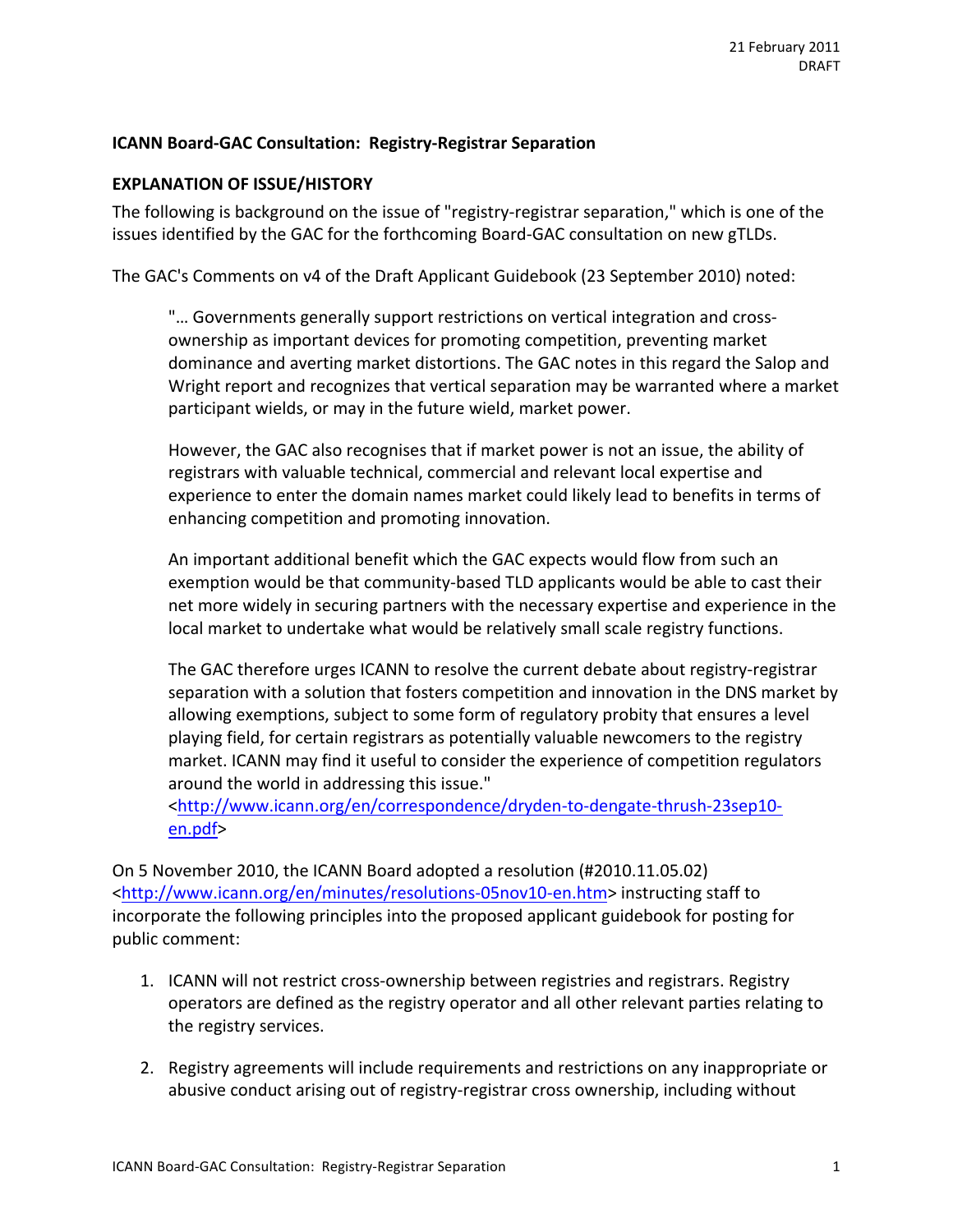limitations provisions protecting against: misuse of data; or violations of a registry code of conduct.

- 3. These provisions may be enhanced by additional enforcement mechanisms such as the use of self-auditing requirements, and the use of graduated sanctions up to and including contractual termination and punitive damages.
- 4. ICANN will permit existing registry operators to transition to the new form of registry agreement, except that additional conditions may be necessary and appropriate to address particular circumstances of established registries.
- 5. ICANN will have the ability to refer issues to relevant competition authorities.
- 6. ICANN will have the ability to address possible abuses that may arise out of registryregistrar cross-ownership through the consensus policy process.

### **REMAINING AREAS OF DIFFFERENCE**

The GAC considers that there are still outstanding issues regarding the current procedure which include the absence of a detailed explanation and rationale for the decisions taken to date on the new gTLD program, exemplified by the recent Board decision on vertical integration.

At its meeting in Cartagena, the ICANN Board adopted a resolution committing ICANN "to provide a thorough and reasoned explanation of ICANN decisions, the rationale thereof and the sources of data and information on which ICANN relied." <http://www.icann.org/en/minutes/resolutions-10dec10-en.htm>

A copy of the draft rationale document regarding registry-registrar separation is attached as an annex below here. The draft rationale has been posted on the ICANN website at <http://www.icann.org/en/minutes/draft-cross-ownership-rationale-04feb11-en.pdf>. (That link was posted as part of the Preliminary Report of the 25 January 2011 meeting: <http://www.icann.org/en/minutes/prelim-report-25jan11-en.htm>.)

#### **RELEVANT GUIDEBOOK SECTIONS**

The following is the wording of the "use of registrars" provision in the most recent version of the proposed registry agreement for new gTLDs:

2.9 Registrars.

(a) Registry Operator must use only ICANN accredited registrars in registering domain names. Registry Operator must provide non-discriminatory access to Registry Services to all ICANN accredited registrars that enter into and are in compliance with Registry Operator's registry- registrar agreement for the TLD. Registry Operator must use a uniform non-discriminatory agreement with all registrars authorized to register names in the TLD, provided that such agreement may set forth non-discriminatory criteria for qualification to register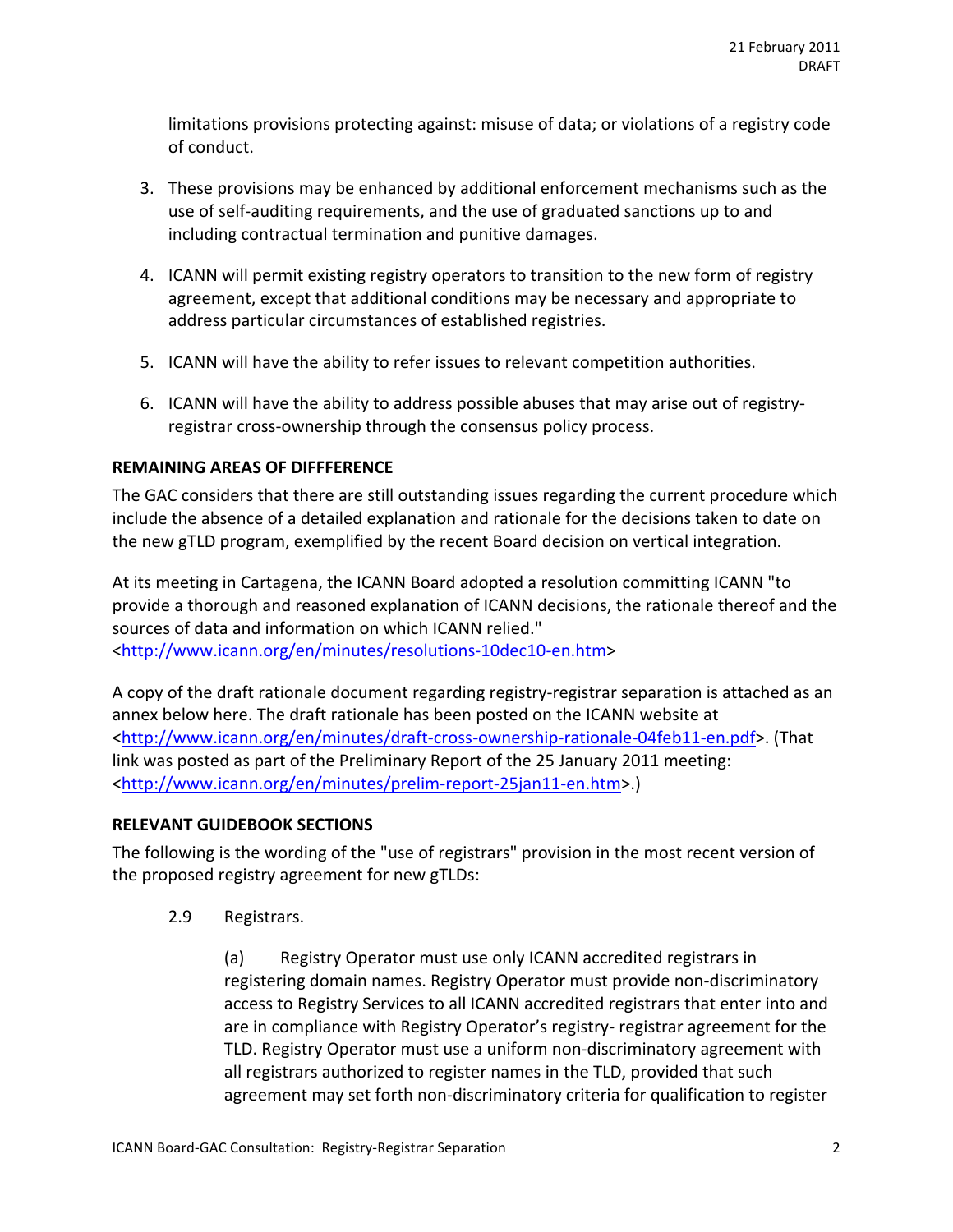names in the TLD that are reasonably related to the proper functioning of the TLD. Such agreement may be revised by Registry Operator from time to time; provided, however, that any such revisions must be approved in advance by ICANN.

(b) If Registry Operator (i) becomes an Affiliate or reseller of an ICANN accredited registrar, or (ii) subcontracts the provision of any Registry Services to an ICANN accredited registrar, registrar reseller or any of their respective Affiliates, then, in either such case of (i) or (ii) above, Registry Operator will give ICANN prompt notice of the contract, transaction or other arrangement that resulted in such Affiliation, reseller relationship or subcontract, as applicable. ICANN reserves the right, but not the obligation, to refer any such contract, transaction or other arrangement to relevant competition authorities in the event that ICANN determines that such contract, transaction or other arrangement might raise competition issues.

(c) For the purposes of this Agreement: (i) "Affiliate" means a person or entity that, directly or indirectly, through one or more intermediaries, controls, is controlled by, or is under common control with, the person or entity specified, and (ii) "control" (including the terms "controlled by" and "under common control with") means the possession, directly or indirectly, of the power to direct or cause the direction of the management or policies of a person or entity, whether through the ownership of securities, as trustee or executor, by serving as an employee or a member of a board of directors or equivalent governing body, by contract, by credit arrangement or otherwise.

<http://icann.org/en/topics/new-gtlds/draft-agreement-specs-clean-12nov10en.pdf>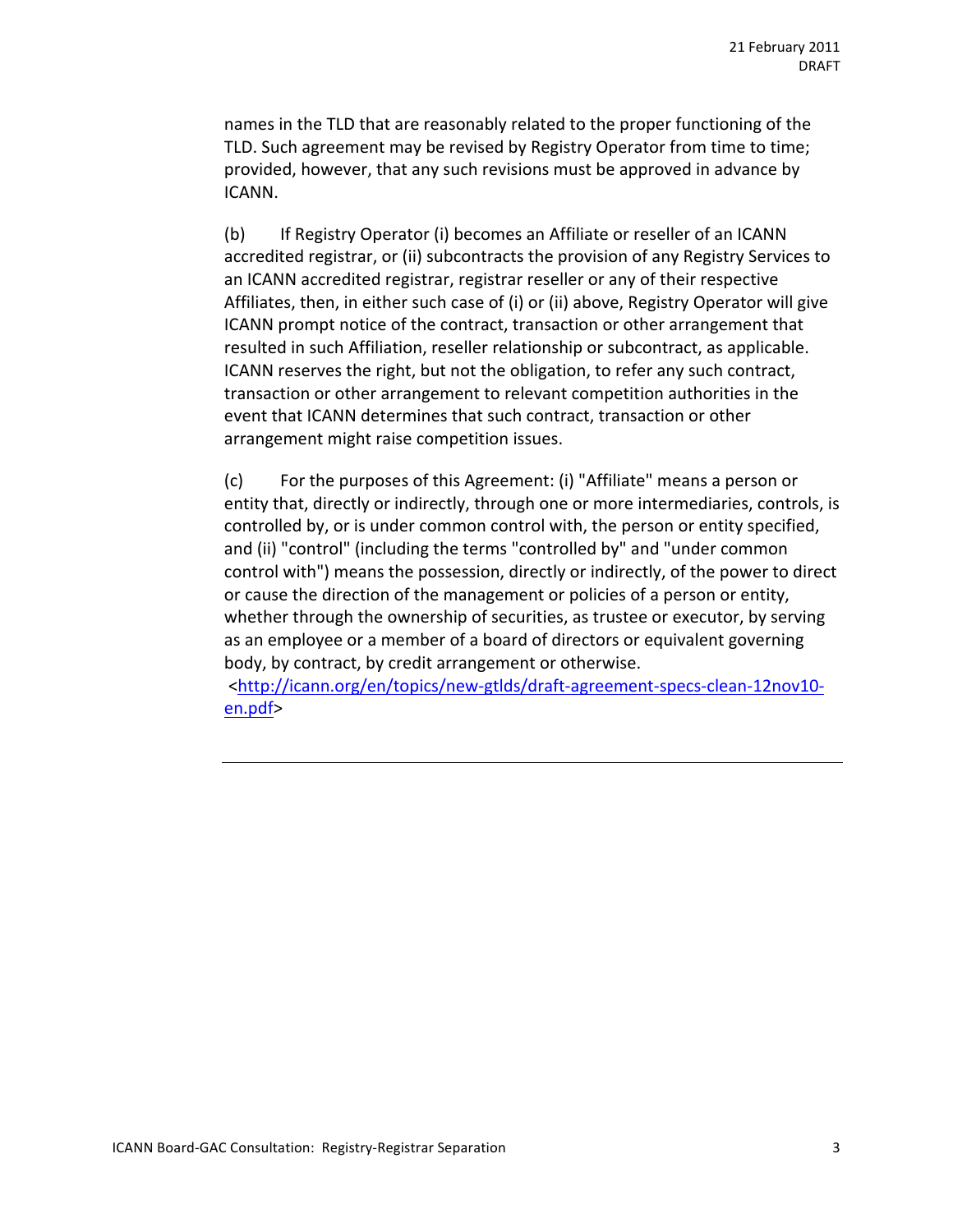#### **[DRAFT] ANNEX: RATIONALE FOR ICANN POSITION ON REGISTRY-REGISTRAR SEPARATION**

### **I. Introduction**

When ICANN was formed in 1998, one of its primary purposes was to promote competition in the domain name system, which, prior to that date, consisted of a single entity (Network Solutions, Inc.) that operated the .COM, .NET, and .ORG registries and also was the sole registrar for those entities. The memorandum of understanding that ICANN signed with the United States Department of Commerce contained the following provision:

> This Agreement promotes the management of the DNS in a manner that will permit market mechanisms to support competition and consumer choice in the technical management of the DNS. This competition will lower costs, promote innovation, and enhance user choice and satisfaction.

http://www.icann.org/en/general/icann-mou-25nov98.htm. ICANN's Bylaws and other foundational documents articulate that the promotion of competition in the registration of domain names is one of ICANN's core missions. See ICANN Bylaws, Article 1, section 2.6.

ICANN has created significant competition at the registrar level, which has resulted in enormous benefits for consumers. Until recently, however, ICANN had not taken steps toward fostering meaningful competition at the registry level. The material below summarizes the Board's significant actions on cross-ownership of registries and registrars and the major proposals the Board considered. Below also describes the Board's analysis and reasons for deciding to permit cross-ownership under the circumstances described in the 5 November 2010 resolution. See http://www.icann.org/en/minutes/resolutions-05nov10-en.htm.

#### **II. History of the Board's Consideration of Cross-Ownership**

This section sets forth a history of significant Board consideration of the subject of crossownership of registries and registrars.

Prior to 2010, the ICANN Board considered the issue of cross-ownership on numerous occasions, recognizing, however, that no official policy was ever developed by the ICANN policy development making bodies. Whether ICANN permitted cross-ownership of registries and registrars, and to what degree, was therefore determined contractually. The contractual provisions were not uniform, though some barred registries from owning more than 15% of any ICANN-accredited registrar. The original 15% limitation was the product of negotiation as opposed to any policy development process. Throughout the period that ICANN was limiting for some registries the ability to have ownership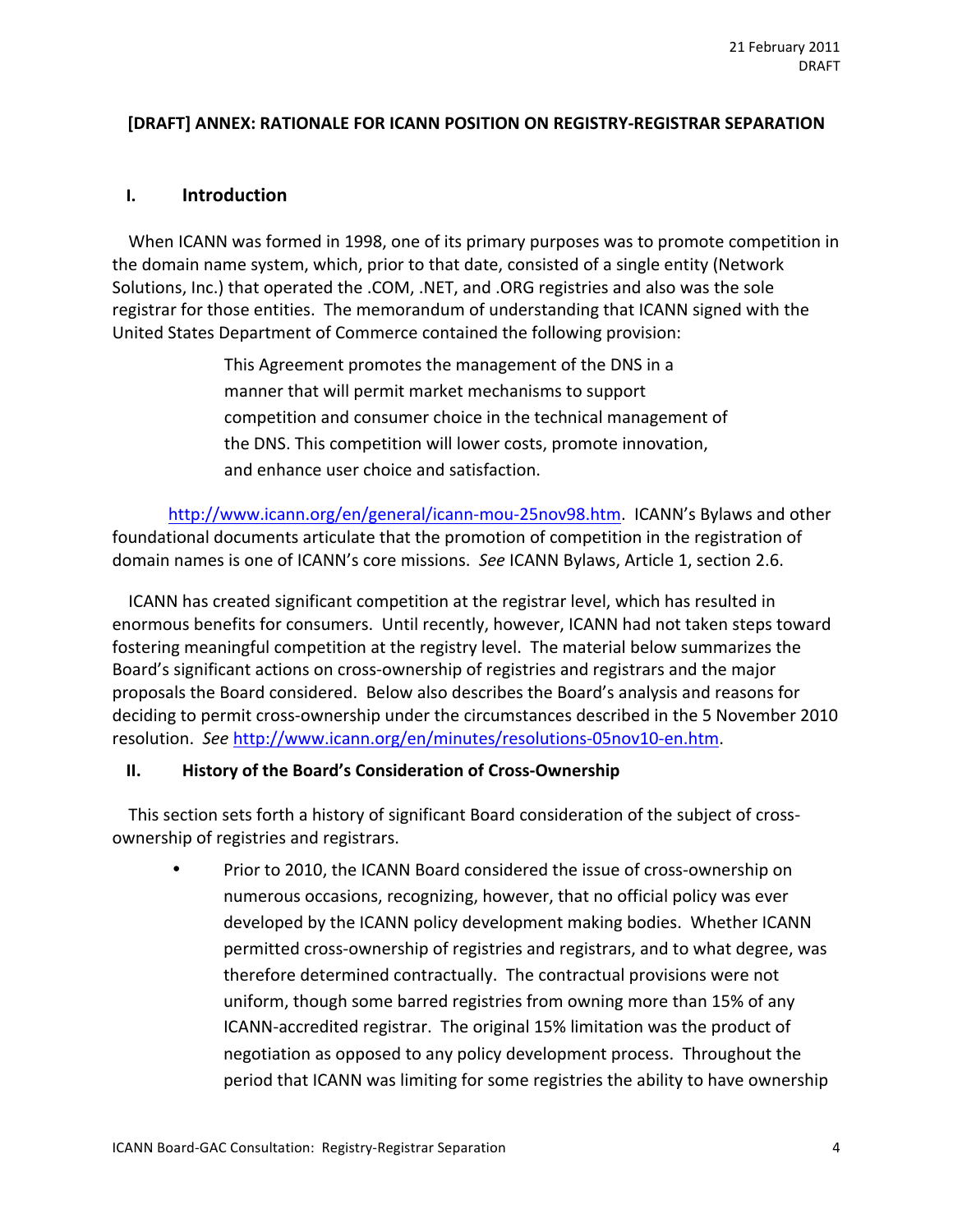interests in registrars, ICANN never restricted registrars from owning interests in registries and, in fact, several registrars did own interests in registries.

- Over time, and as ICANN's development of new gTLDs presented the need for more diverse business models in the domain name marketplace, and the community expressed interest in revisiting cross-ownership contractual limitations, the Board began to consider the issue of registry/registrar crossownership.
- ICANN initially commissioned an economic study to address issues relating to Vertical Integration and the effects of eliminating restrictions. See 23 October 2008 Report from CRA International http://www.icann.org/en/topics/newgtlds/crai-report-24oct08-en.pdf
- At the 22 June 2009 ICANN meeting in Sydney, Australia, the ICANN Board conducted a lengthy workshop entitled "Vertical Integration Between Registries and Registrars – The Economic Pros and Cons," which included presentations by economists and outside legal counsel. http://syd.icann.org/files/meetings/sydney2009/presentation-verticalseparation-22jun09-en.pdf.
- At the 27 October 2009 ICANN meeting in Seoul, South Korea, the Board again discussed cross-ownership. http://sel.icann.org/node/6768.
- On 28 January 2010, in response to a request from the community, the Generic Names Supporting Organization (the "GNSO") Council decided to initiate a policy development process on cross-ownership between registries and registrars on an expedited basis. http://gnso.icann.org/resolutions/#201001.
- At the 12 March 2010 ICANN meeting in Nairobi, Kenya, the Board passed a resolution (http://www.icann.org/en/minutes/resolutions-12mar10-en.htm#5) indicating that, as a default position, no cross-ownership would be allowed in the new gTLD program but that if the GNSO were to develop a policy recommendation on the subject prior to the launch of new gTLDs, the Board would consider that policy. This "default" position was intended to encourage the community to develop a policy so that the Board would not have to address the issue on an implementation level.
- In May 2010, ICANN published version 4 of the Draft Applicant Guidebook, which included a note that the Board encouraged the GNSO to recommend policy on this issue, and that the Board would review and revisit the issue again if the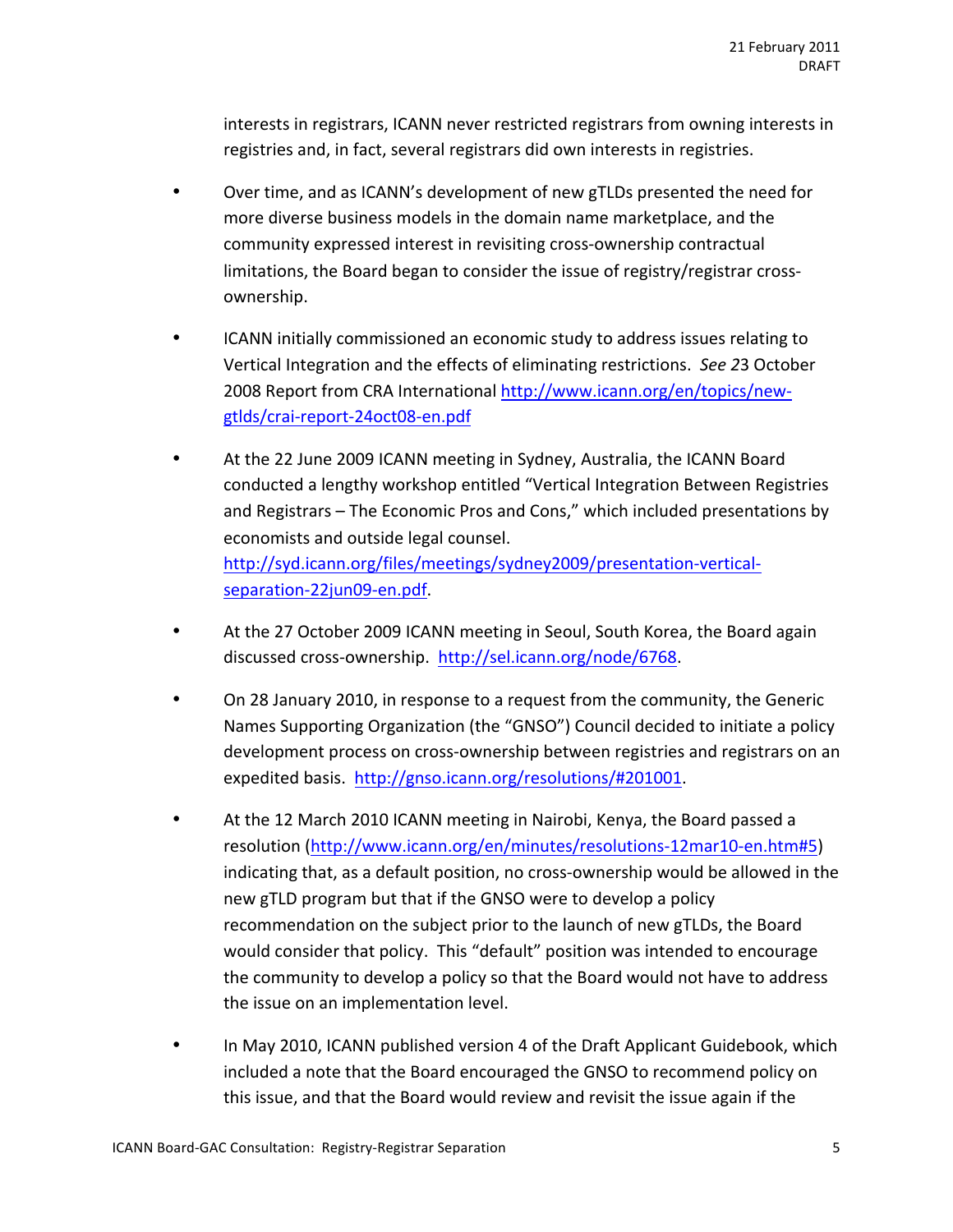GNSO did not submit recommendations in time for launch of the new gTLD program. http://www.icann.org/en/topics/new-gtlds/comments-4-en.htm.

- At the 22 June 2010 meeting in Brussels, Belgium, the Board again discussed cross-ownership. http://brussels38.icann.org/node/12470.
- On 12 August 2010, the public comment period on the GNSO's initial report on cross-ownership ended. https://st.icann.org/data/workspaces/vert-integrationpdp/attachments/vertical\_integration\_pdp:20100818171812-0-28944/original/Summary%20of%20public%20comments%20for%20Initial%20Re port%20on%20VI\_rev%204.pd.
- On 18 August 2010, the GNSO submitted an initial report, offering the Board multiple proposals on cross-ownership that were diametrically opposed. https://st.icann.org/data/workspaces/vert-integrationpdp/attachments/vertical integration pdp:20100818172144-0-27930/original/Revised%20Initial%20Report%20Vertical%20Integration%20PDP %20WG%2018%20Aug%202010%20Final.pdf.
- In response to the Board's request per its resolution passed on 25 September 2010 (http://www.icann.org/en/minutes/resolutions-25sep10-en.htm#2.11), on 8 October 2010, the GNSO informed the Board that it was unable to reach a consensus on any of the proposals it had submitted. http://gnso.icann.org/mailing-lists/archives/council/msg09754.html.
- On 5 November 2010, the Board adopted its final resolution on the issue of cross-ownership. http://www.icann.org/en/minutes/resolutions-05nov10en.htm. The Board concluded that – so long as certain restrictions were put into place on the conduct of registries and registrars, specifically as they relate to data, and so long as competition review remained available in the event of concerns regarding market power  $-$  there was no economic support to restrict, on an across-the-board basis, the ability of registries to hold ownership interests in registrars, and vice versa.
- On 12 November 2010, ICANN published the Proposed Final Applicant Guidebook including language conforming to the Board's 5 November 2010 resolution. (http://www.icann.org/en/topics/new-gtlds/draft-rfp-clean-12nov10en.pdf.). Further, part of the Proposed Final Applicant Guidebook is the November 2010 Draft gTLD Agreement, which includes a new Specification 9 entitled the "Registry Operator Code of Conduct.) See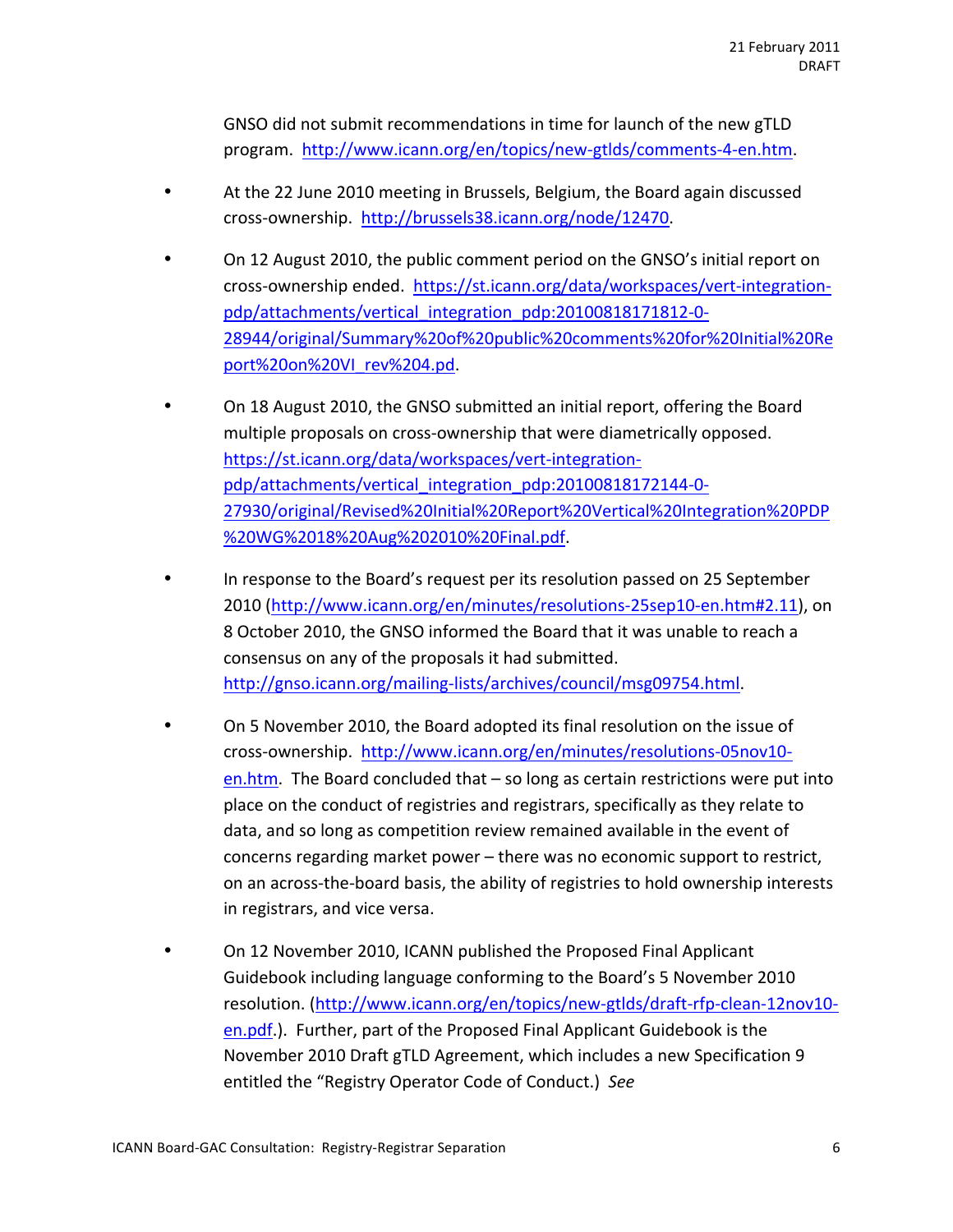http://www.icann.org/en/topics/new-gtlds/draft-agreement-specs-clean-12nov10-en.pdf.

### **III.** The Board's Analysis of Cross-Ownership

- A. Why the Board is addressing this issue now.
	- ICANN's mission statement and one of its founding principles is to promote competition. ICANN has created significant competition at the registrar level, which has resulted in enormous benefits for consumers. To date, ICANN has not created any meaningful competition at the registry level.
	- The Board sought to permit diversification of business models, especially for the new gTLD program.
	- Community members sought re-evaluation of cross-ownership limitations in light of new gTLD program.
	- The Board wanted to create greater certainty in the domain name marketplace by encouraging the bottom-up policy development process to develop policy on cross-ownership, but no such policy has been developed or proposed.

## **B.** Major Cross-Ownership Proposals Considered by the Board

The GNSO considered a large number of proposals on cross-ownership, which it distilled into six proposals that it submitted to the Board. https://st.icann.org/data/workspaces/vertintegration-pdp/attachments/vertical integration pdp:20100818172144-0-27930/original/Revised%20Initial%20Report%20Vertical%20Integration%20PDP%20WG%2018 %20Aug%202010%20Final.pdf. Those six proposals are summarized in sections A-F below, and are listed in order from the most restrictive on cross-ownership to the least restrictive. Economists Salop and Wright submitted a seventh proposal to the Board, which is summarized in section G below. None of the proposals reflect a consensus opinion.

#### 1. **DAGv4**

The DAGv4 proposal represents a per se prohibition against cross-ownership of registries and registrars, with only limited exceptions. For example, a registrar or an affiliated entity is allowed up to a 2% ownership stake in a registry. A registrar or its affiliate may not hold a registry contract, nor may a registry entity control a registrar or its affiliates. Further, registries may not distribute names in any TLD. See GNSO's Revised Initial Report, pages 18-19.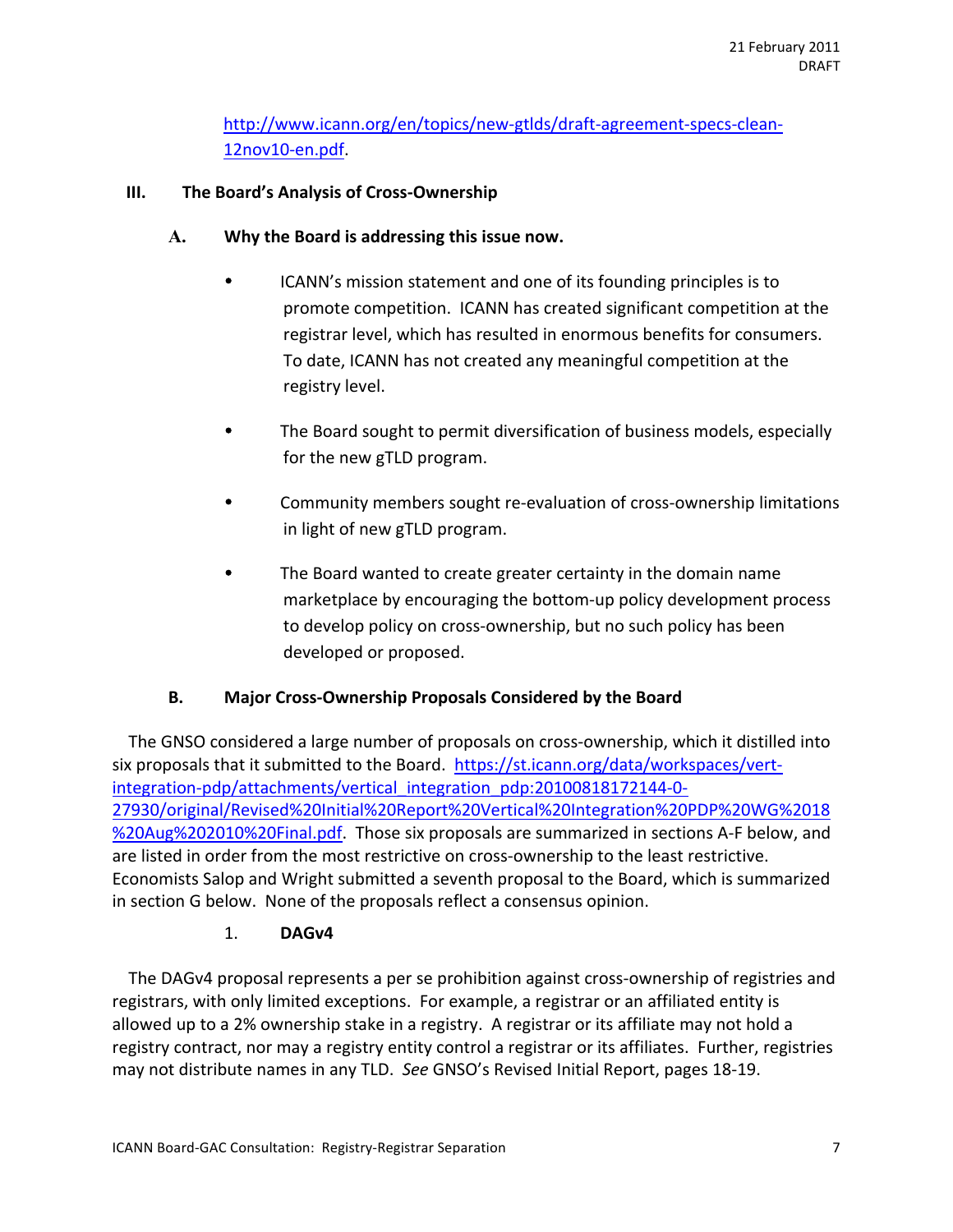- A registrar entity or their affiliate (another company with whom the registrar has common control) may not directly hold a registry contract. This applies regardless of the TLD(s) in which the registrar is accredited.
- A registrar entity or their affiliate may have beneficial ownership of up to 2% of the shares in a registry company. Beneficial ownership is a form of ownership in which shares have: (a) voting power, which includes the power to vote, or to direct the voting of the shares; and/or (b) investment power, which includes the power to dispose of or to direct the disposition of the shares.
	- In no circumstance may a registry entity control a registrar or its affiliates, or vice versa.
	- Affiliates of the registry entity may not distribute names in any TLD -- as either a registrar, reseller or other form of domain distributor.
	- No registrar, reseller or other form of domain distributor (or their affiliates) may provide registry services to a registry entity. Registry services are defined in Specification 6 to the registry contract.
	- Names can only be registered through registrars.
	- Registries can set accreditation criteria for registrars that are reasonably related to the purpose of the TLD (*e.g.*, a Polish language TLD could require registrars to offer the domain via a Polish language interface).
	- Participating registrars must be treated on a non-discriminatory basis.
	- Registries can register names to themselves through an ICANN-accredited registrar.
	- 2. **IPC**

The IPC proposes three models of .brand exceptions to restrictions on cross-ownership of registries and registrars. Under the .brand SRSU, the .brand Registry Operator (the "bRO") is the registrant and user of all second-level domain names. Wholly-owned subsidiaries and otherwise affiliated companies could register and use second-level names. Under the .brand SRMU, the bRO is the registrant for all second-level names and may license them to third parties that have a pre-existing relationship with the brand owner (*e.g.*, suppliers) for other goods/services. Under the .brand MRMU, the bRO and its trademark licensees are the registrants and users of all second-level names. See GNSO's Revised Initial Report, pages 59-66.

Seven additional criteria for these .brand exceptions to cross-ownership apply, including: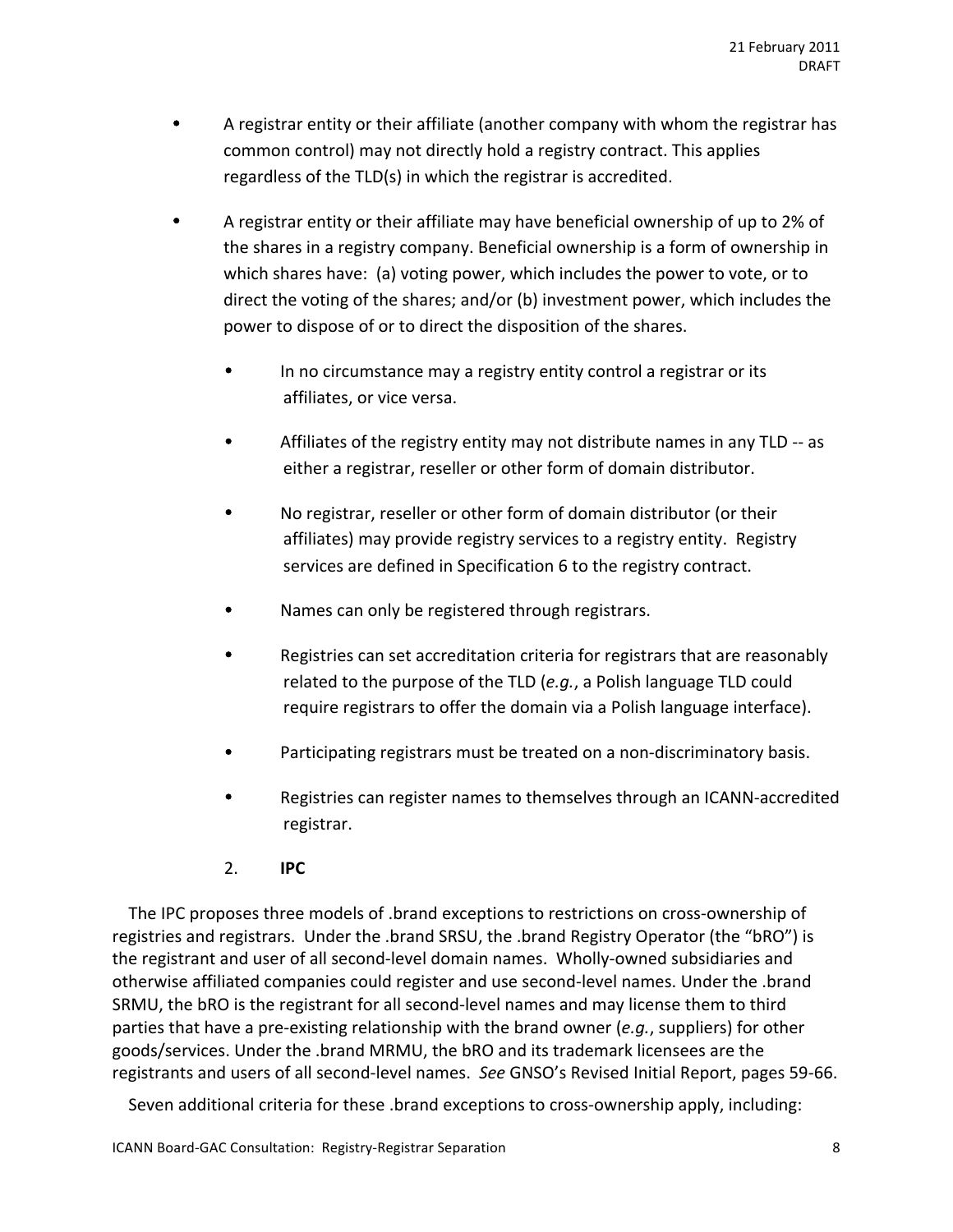- The trademark must be identical to the .brand string and the subject of registrations of national effect in at least three countries in three ICANN regions;
- Trademark owners whose principal business is to operate a domain name registry, register domain names, or resell domain names are ineligible;
- Under MRMU, the bRO delegates second-level names subject to trademark license agreement quality control provisions that allow at-will termination of registrations; and
- Brand TLDs with second-level names registered to unrelated third parties are ineligible.

A new gTLD registry that satisfies the criteria: (a) could control an ICANN-accredited registrar solely for registrations in that TLD; (b) would not need to use an ICANN-accredited registrar for registrations within the TLD; and/or (c) could enter into arrangements with a limited number of ICANN-accredited registrars for registrations in that TLD.

# 3. **RACK+**

The RACK+ proposal permits cross-ownership between registries and registrars, as long as coowned entities possess less than 15% ownership interest in the other. See GNSO's Revised Initial Report, pages 45-48.

- This cross-ownership approach allows both registry operators and registrars to invest in domain name wholesale and retail businesses. The rationale is to avoid creating ownership positions that provide access to registry data for registrars.
- This group does not recommend that a new contract regime be established between ICANN and registry backend services providers. Rather, ICANN could enforce this cross-ownership rule through the registry operator contract.
- Cross-ownership caps should be supported by appropriate provisions addressing "affiliation" and "control" to prevent gaming against the caps.
- Registries must use only ICANN-accredited registrars in registering domain names and may not discriminate among accredited registrars.
- Equivalent access and non-discrimination principles should apply to all TLD distribution.
	- 4. **JN2**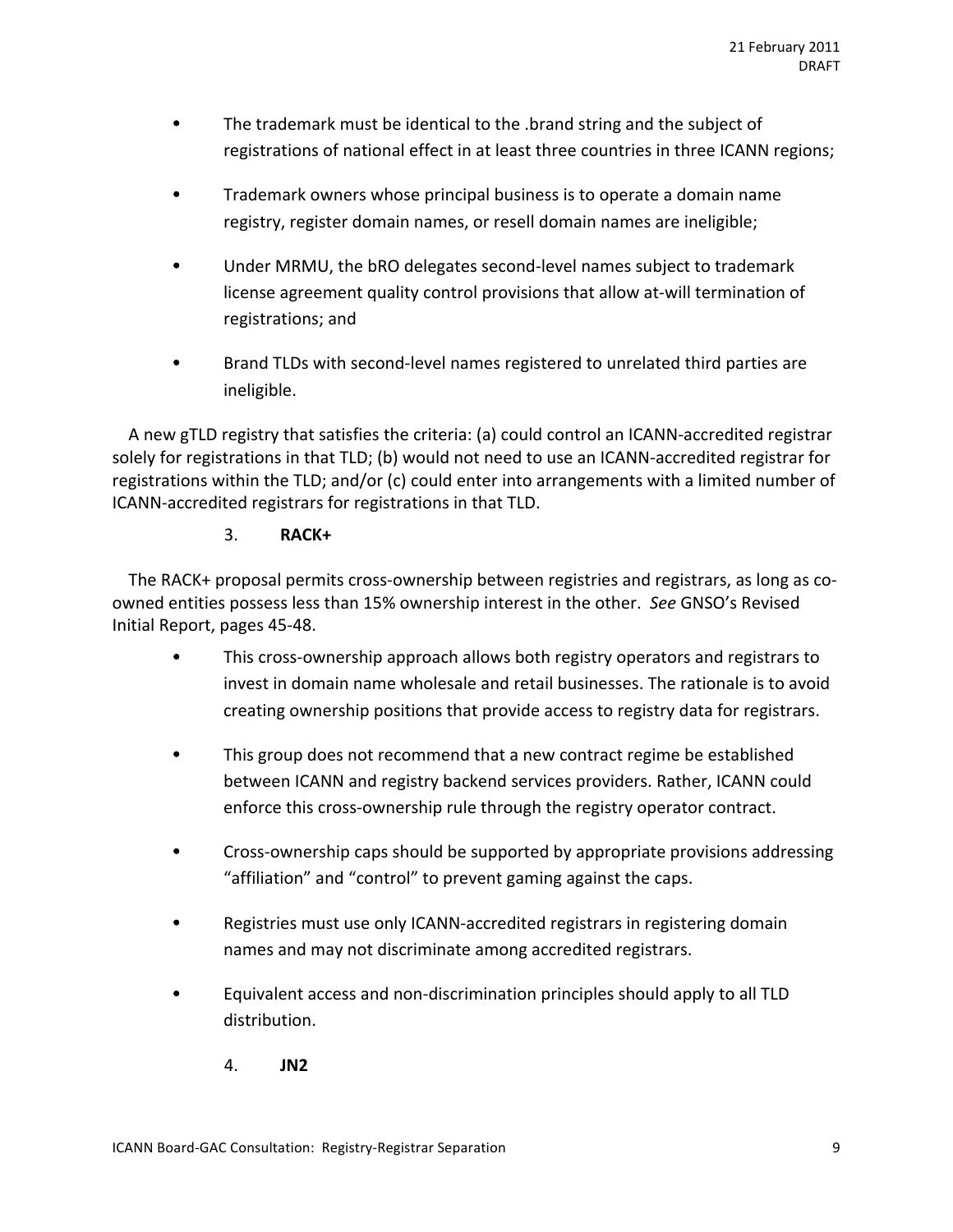The JN2 proposal permits cross-ownership between registries and registrars, as long as crossowned entities are not in a position of controlling the other or possessing a greater than 15% ownership interest in the other. The JN2 proposal contains a definition of affiliation, which includes both ownership ( $>15\%$ ) and control (direct or indirect) and allows exceptions for single registrant TLDs, community TLDs and orphan TLDs. See GNSO's Revised Initial Report, pages 34-38.

- It restricts registry operators and their affiliates from distributing names within the TLD for which the registry operator or its affiliate serves as the registry operator.
- It allows registrars (and their affiliates) to be registry operators provided they agree not to distribute names within a TLD for which they or their affiliates serve as the registry operator.
- Restrictions do not apply to back-end registry service providers (RSPs) that do not control the policies, pricing or selection of registrars.
- After 18 months, any restricted RSP may petition ICANN for a relaxation of those restrictions depending on a number of factors.
- Cross-ownership limitations extend to registrar resellers for 18 months. After that, market protection mechanisms must be in place.
- Registry operators may select registrars based on objective criteria and may not discriminate among the ones they select.

## 5. **CAMv3**

The Competition Authority Model ("CAMv3") prohibits cross ownership between registries and registrars as originally set forth in the ICANN Board's Nairobi resolution, but allows up to 100% cross ownership under the rules of a waiver/exemption process. It allows referral to national competition authorities to resolve questions about market power and consumer protection. See GNSO's Revised Initial Report, pages 49-58.

Those entities that wish may request an exemption/waiver. These would be forwarded to a standing panel entitled the Competition/Consumer Evaluation Standing Panel (the "CESP"). This panel would be given a set of guidelines for evaluating the applications. If the CESP "quick look" or initial analysis raises no competition or consumer protection concerns, the exemption/waiver would be granted.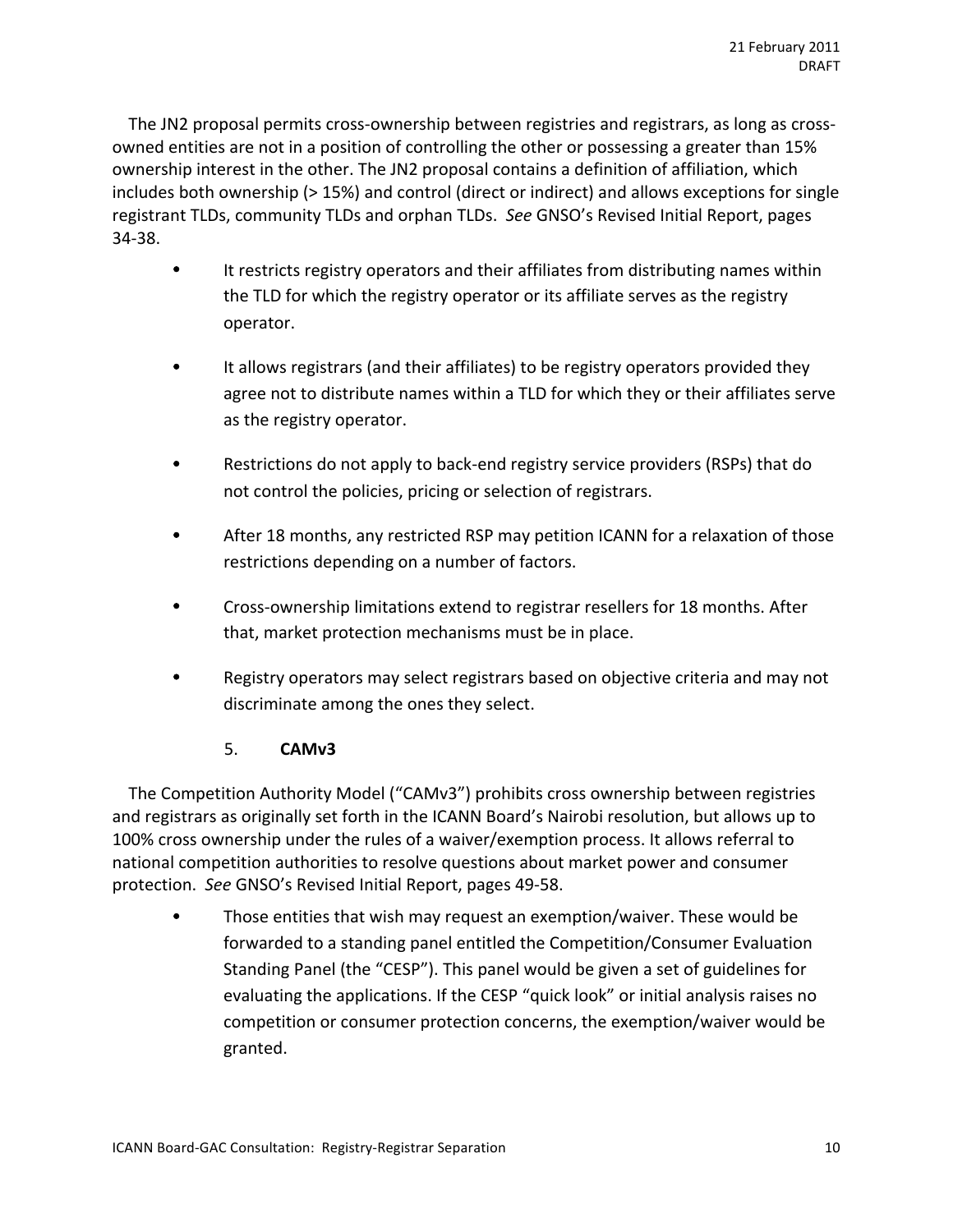- If the CESP initial analysis raises competition or consumer protection concerns or indicates a need for a more detailed or extended review, then ICANN shall refer the matter to the appropriate national competition and/or consumer protection agencies.
- For those entities that are granted a waiver/exemption, ICANN will amend registration authority agreements to include rules designed to prevent self dealing or harm to third parties such as registrants and Internet users.
- The CAM model proposes a three tiered approach toward contractual compliance: (1) ICANN's normal compliance efforts; (2) an annual audit; (3) an expanded Post Delegation Dispute Resolution Procedure (the "PDDRP") for third parties to initiate their own administrative remedy, coupled with a strict three strikes rule for repeat offenders.

### 6. **Free%Trade**

The Free Trade Model proposes to discard limits on cross-ownership entirely. See GNSO's Revised Initial Report, pages 39-44.

- It discards cross-ownership restrictions on registrars, registries, and registry service providers ("RSPs").
- Equivalent access for registrars is required with registries allowed to self distribute so long as they are bound by the RAA and pay required registration fees.
- RSPs are required to be accredited by ICANN for technical sufficiency. RSPs will be bound by terms, conditions, and restrictions similar to those imposed on registry operators through their contractual agreement with each registry operator.
- This model removes the need for exceptions like Single Registrant Single User ("SRSU"), Single Registrant – Multiple Users ("SRMU"), and Orphan TLDs.
- This proposal assumes ICANN's funding of contractual compliance resources will match the demands of the new gTLD expansion.
- Requirements to monitor, enforce and ultimately prevent malicious or abusive conduct are directed at the conduct at issue rather than cross-ownership limitations.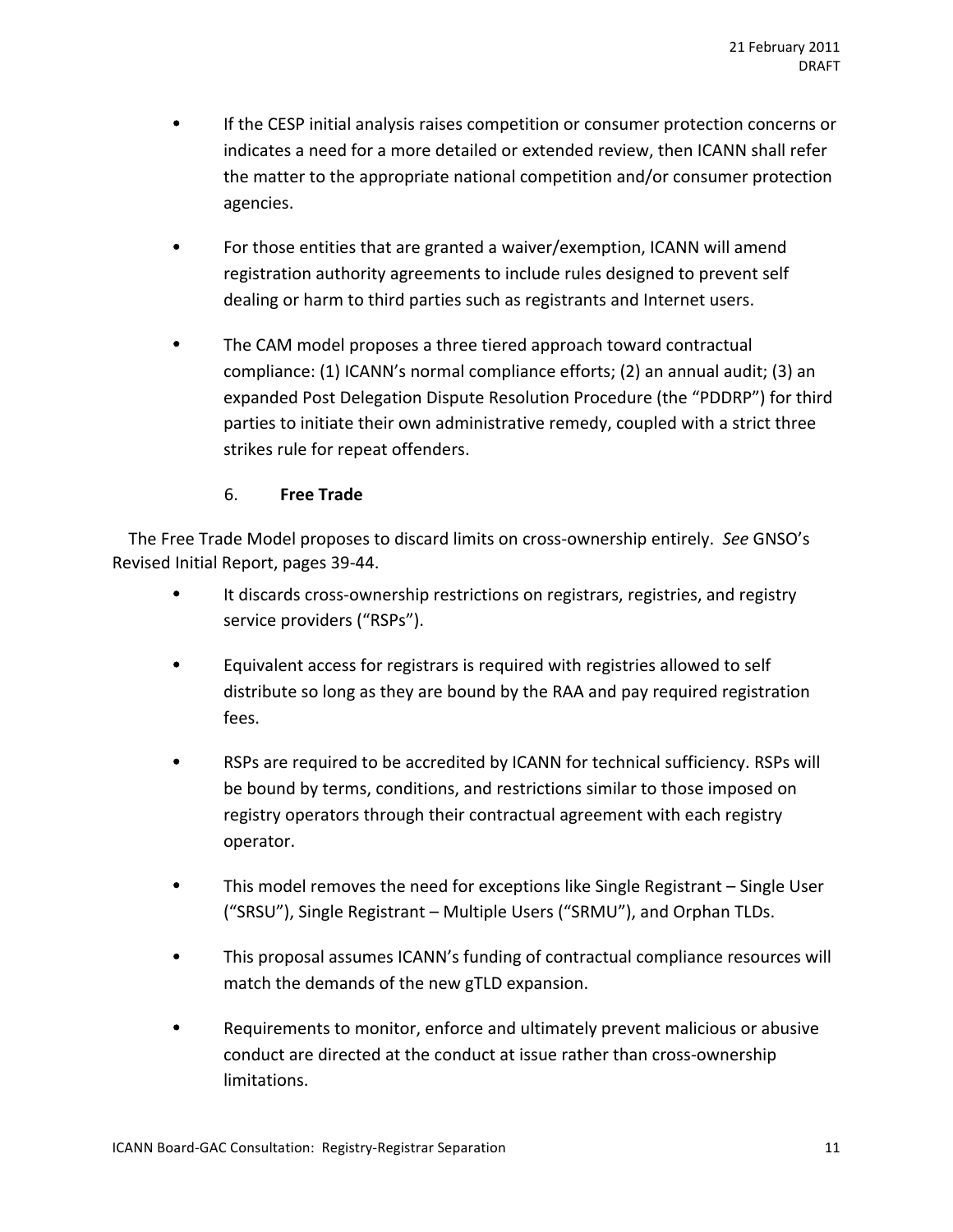## 7. **Salop%&%Wright**

The Salop and Wright Model permits cross-ownership, but if the share of the registrar or the registry that applies to acquire a significant ownership interest in any new or existing entity at the other vertical level exceeds the relevant market share threshold, then ICANN will notify the appropriate governmental competition agencies. See http://www.icann.org/en/topics/newgtlds/registry-registrar-separation-vertical-integration-options-salop-wright-28jan10-en.pdf. ICANN will place the application on hold for a period not to exceed 45 days. This matches the existing waiting period for new registry services that might raise competitive issues. See http://www.icann.org/en/registries/rsep/rsep.html. Salop and Wright recommend two possible next steps:

- If the agency or agencies notify ICANN and the registry or registrar during that 45 day period that the acquisition of the entity at the other vertical level may violate its competition laws, ICANN will place the application on hold for another period not to exceed 120 days to allow the agency or agencies and the applicant to resolve any concerns. At the end of this period, or sooner if notified by the agency or agencies that any issues have been resolved, ICANN will resume processing the application; or
- At the end of that 45-day period, ICANN will continue to process the application, and the registrar or registry will bear the risk of any subsequent enforcement action.

## **C. What Stakeholders or Others Were Consulted?**

- **Economists** 
	- CRA International
	- Salop & Wright
- Legal Counsel/Staff
- The GNSO
- The GAC
- All other Stakeholders and Community members through public comment forum and other methods of participation.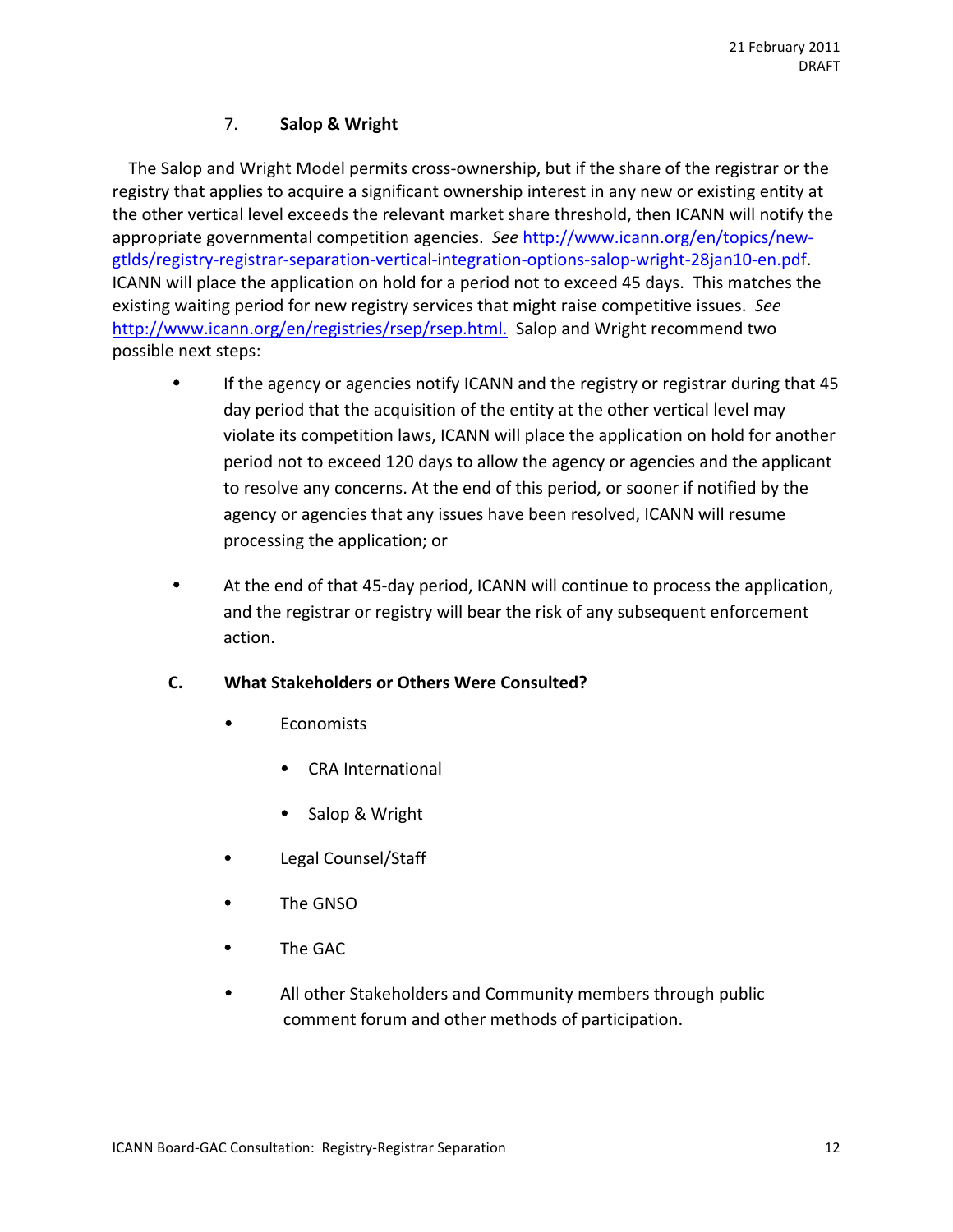### **D.** What Concerns or Issues Were Raised by the Community?

- ICANN should quickly resolve the issue of cross-ownership, even though no consensus is likely to be reached by the community/the GNSO.
- There was no consensus in support of any of the six proposals submitted by the GNSO in its initial report.
- There is general support for certain exceptions to restrictions on crossownership (certain new gTLDs, single registrant single use TLDs), which may be considered on a case-by-case basis.
- There is general recognition of the need for enhanced compliance efforts.
- There is general concern about involvement of national competition authorities that may not understand or have experience with the domain name marketplace.

#### **E. What%Significant%Materials%did%the%Board%Review?**

- Reports from Economists
	- 23 October 2008 Report from CRA International: http://www.icann.org/en/topics/new-gtlds/crai-report-24oct08en.pdf.
	- 22 June 2009 ICANN Board workshop entitled "Vertical Integration Between Registries and Registrars – The Economic Pros and Cons," which included presentations by economists Salop & Wright and outside legal counsel: http://syd.icann.org/files/meetings/sydney2009/presentationvertical-separation-22jun09-en.pdf.
	- 28 January 2010 Report from Salop & Wright: http://www.icann.org/en/topics/new-gtlds/registry-registrarseparation-vertical-integration-options-salop-wright-28jan10en.pdf.
	- 12 September 2010 Report from Salop & Wright, evaluating the six major proposals submitted by the GNSO: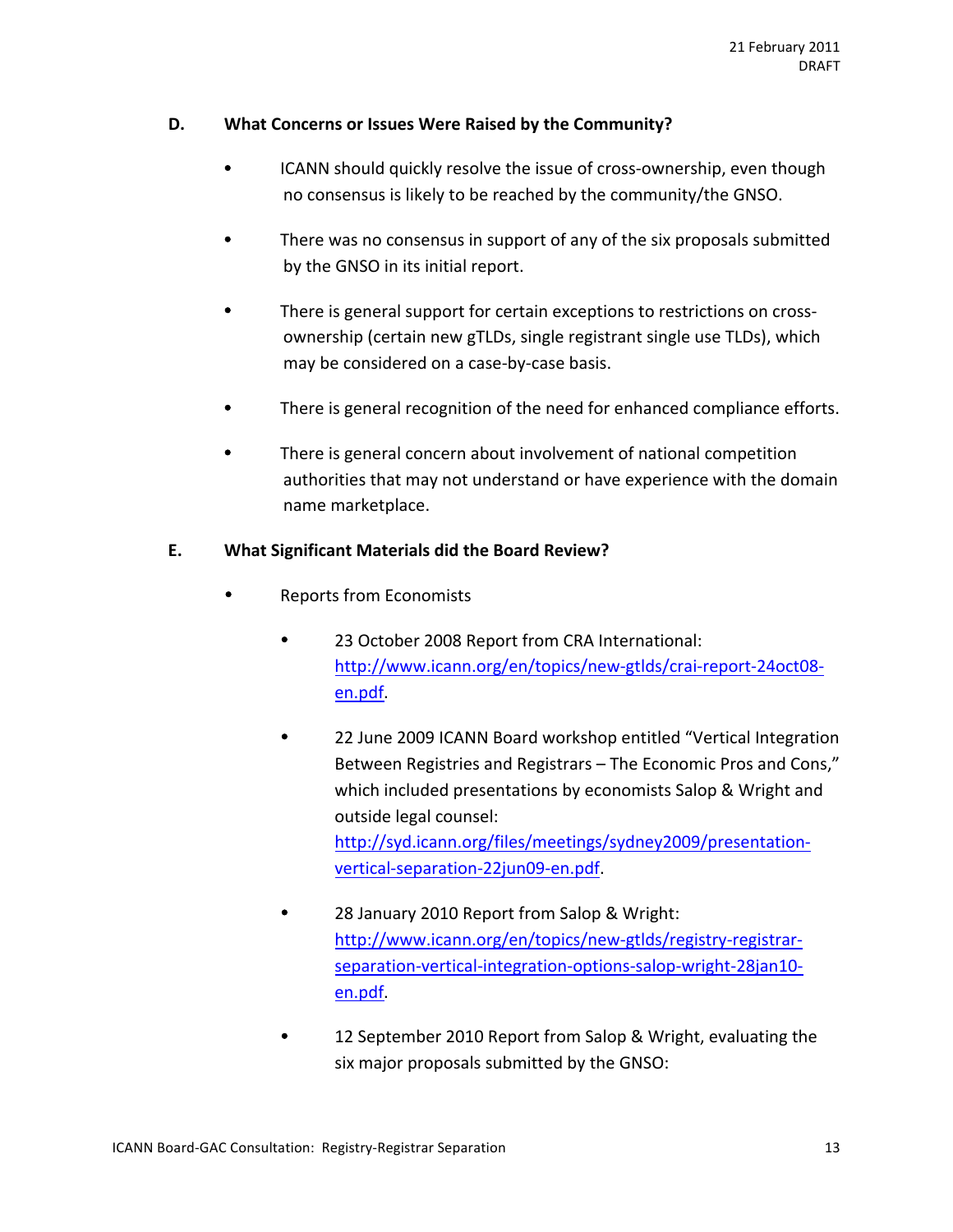http://www.icann.org/en/minutes/board-briefing-materials-2- $25$ sep10-en.pdf (pages 34-50).

- 18 August 2010 Revised Initial Report from the GNSO: https://st.icann.org/data/workspaces/vert-integrationpdp/attachments/vertical integration pdp:20100818172144-0-27930/original/Revised%20Initial%20Report%20Vertical%20Integration% 20PDP%20WG%2018%20Aug%202010%20Final.pdf.
- Comments from the Community
	- The Public Forum: http://icann.org/en/public-comment/#vi-pdpinitial-report.
	- Summary of Comments: https://st.icann.org/data/workspaces/vert-integrationpdp/attachments/vertical integration pdp:20100818171812-0-28944/original/Summary%20of%20public%20comments%20for% 20Initial%20Report%20on%20VI\_rev%204.pd.
- Comments from the At Large Advisory Committee (the "ALAC"): http://www.atlarge.icann.org/announcements/announcement-10sep10en.htm.
- Comments from the Governmental Advisory Committee (the "GAC"): http://www.gac.icann.org/press-release/gac-comments-new-gtlds-anddagv3.
- **Board Briefing Materials** 
	- 25 September 2010: http://icann.org/en/minutes/board-briefingmaterials-1-25sep10-en.pdf.
	- 28 October 2010: http://www.icann.org/en/minutes/boardbriefing-materials-1-28oct10-en.pdf (pages 137-142); http://www.icann.org/en/minutes/board-briefing-materials-2-28oct10-en.pdf (pages 69-100).
- Board Meeting Minutes & Transcripts: http://www.icann.org/en/minutes/.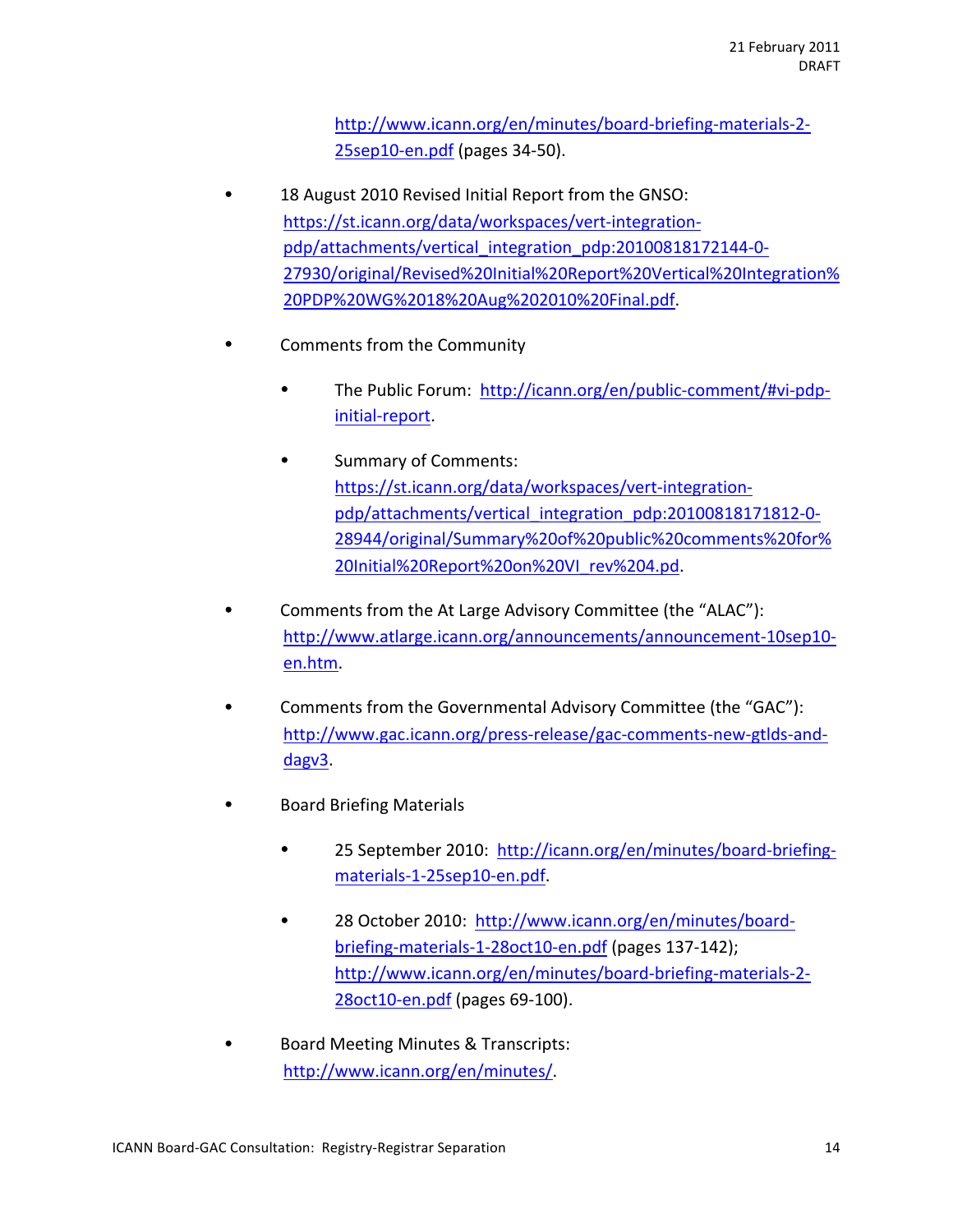### **F. What Factors the Board Found to Be Significant**

The Board considered numerous factors in its analysis of cross-ownership. The Board found the following factors to be significant:

- the risk of data abuse, including front running, privacy violations, and domain tasting, and the availability of contractual and legal tools to manage that risk (recognizing that data abuses occur regardless of whether cross-ownership is permitted);
- the risk of increasing exposure to litigation;
- the risk of abuse of market power, and the availability of contractual, regulatory and legal tools to manage that risk (recognizing that abuses of market power occur regardless of whether cross-ownership is permitted);
- the principle that the Board should base its decision on solid factual investigation and expert analysis;
- the lack of reported problems with ICANN's historical practice of permitting registrars to own registries;
- the recognized benefits of vertical integration in other industries; and
- the goal of promoting equal access to registries for registrars.

## **G.** The Board's Reasons for Permitting Cross-Ownership Under Certain **Circumstances**

During deliberations on cross-ownership issues, Board members considered multiple reasons for voting in favor of the November resolution. The Board considered all the information contained in each of the proposals referenced above, as well as public consultations, public comment forums and Board briefings that were provided during the Board' decision making process. In light of the numerous material and discussions, the Board made is decision reflected in the 5 November 2010 resolution for the following reasons.

- None of the proposals submitted by the GNSO reflect a consensus opinion; as a result, the Board supported a model based on its own factual investigation, expert analysis, and concerns expressed by stakeholders and the community.
- ICANN's position and mission must be focused on creating more competition as opposed to having rules that restrict competition and innovation.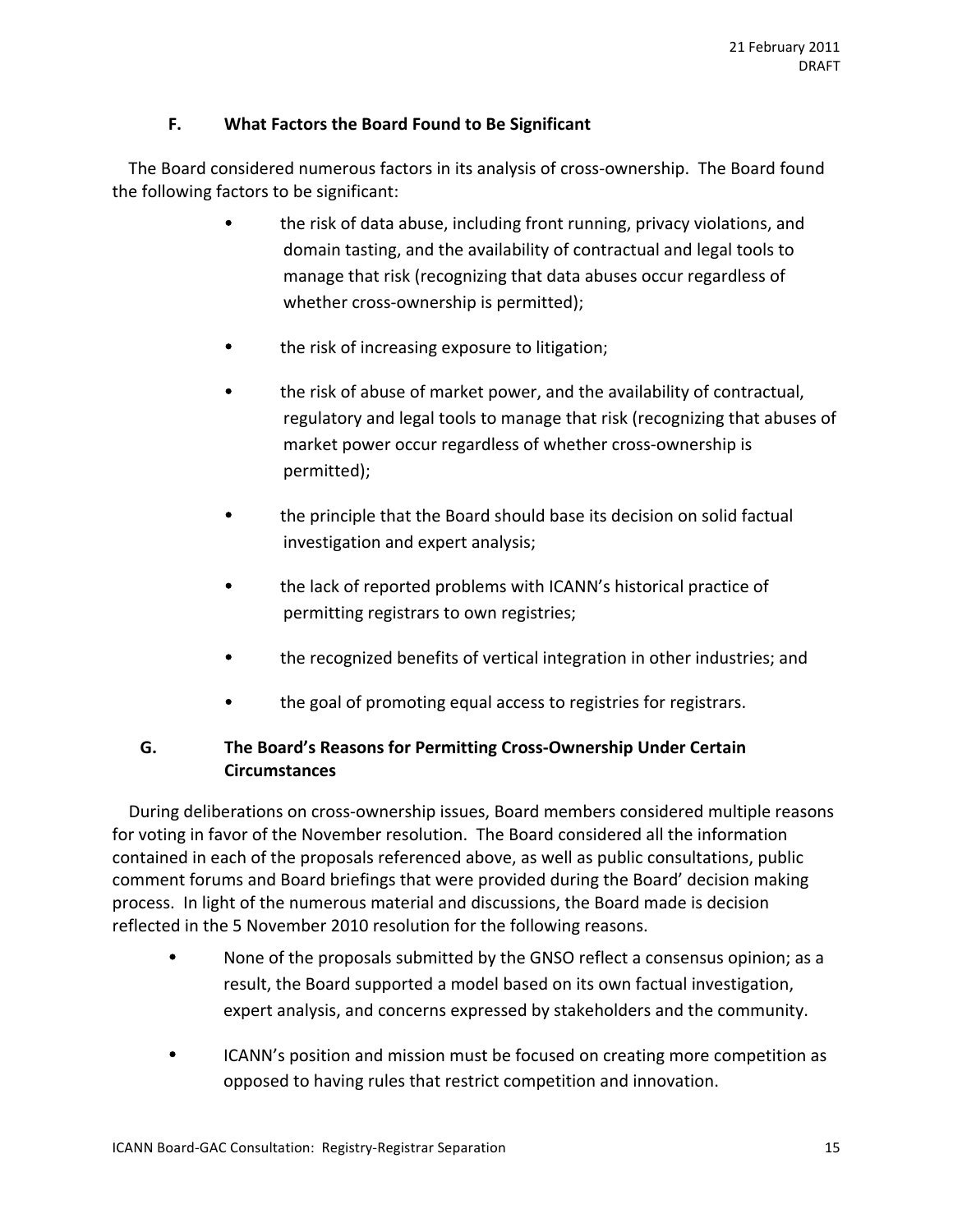- Rules permitting cross-ownership foster greater diversity in business models and enhance opportunities offered by new TLDs.
- Rules prohibiting cross-ownership require more enforcement and can easily be circumvented.
- Rules permitting cross-ownership enhance efficiencies and almost certainly will result in benefits to consumers in the form of lower prices and enhanced services.
- Preventing cross-ownership would create more exposure to ICANN of lawsuits, including antitrust lawsuits, which are costly to defend even if ICANN believes (as it does) that it has no proper exposure in such litigation.
- The new Code of Conduct, which is to be part of the base agreement for all new gTLDs, includes adequate protections designed to address behavior the Board wants to discourage, including abuses of data and market power. Data protection is best accomplished by data protection tools, including audits, contractual penalties such as contract termination, punitive damages, and costs of enforcement, as well as strong enforcement of rules. By contrast, market construction rules can be circumvented and cause other harms.
- Case-by-case re-negotiation of existing contracts to reflect the new crossownership rules will permit ICANN to address the risk of abuse of market power contractually.
- In the event ICANN has competition concerns, ICANN will have the ability to refer those concerns to relevant antitrust authorities.
- ICANN can amend contracts to address harms that may arise as a direct or indirect result of the new cross-ownership rules.

## **IV.** Are there Positive or Negative Community Impacts?

The Board thinks that its decision to allow Cross-Ownership of registries and registrars in the new gTLD Program with have a positive Community impact as it will, at a minimum, help foster competition and innovation.

## **V. Fiscal impacts.**

The Board does not think that its decision will have a fiscal impact on ICANN's strategic place, Operating Plan or Budget, except to the extent that compliance efforts to enforce the new Registry Code of Conduct may impact the Contractual compliance budget. Additional contractual compliance staff and resources may be required, but the precise amount is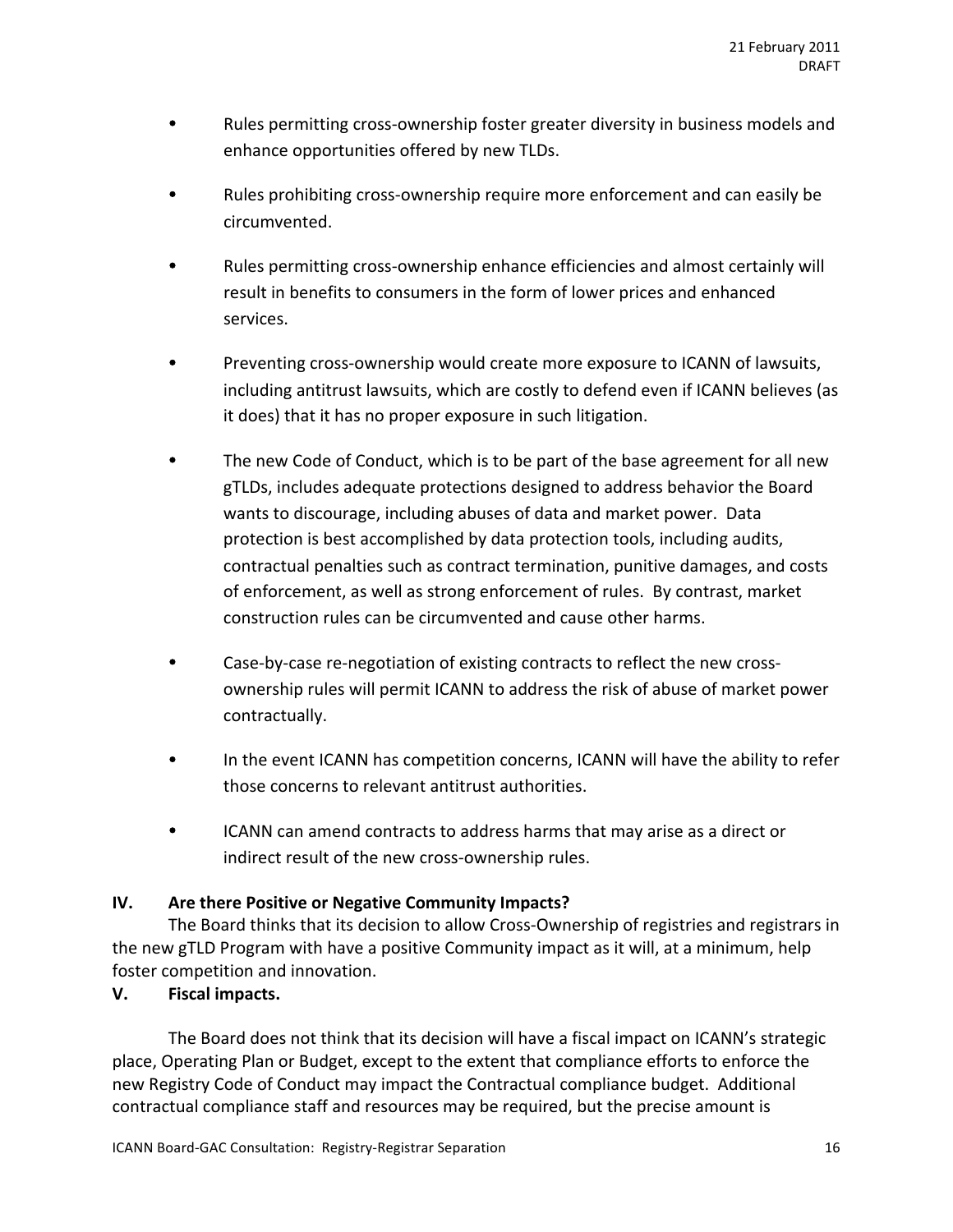unknown at this time. The Board may be in a better position to analyze that financial impact on ICANN once the number new gTLD Registry Operators are know.

The Board thinks that there will be a positive fiscal impact on the community and the public. Registries and Registrars will be able to reduce costs and, the savings of which hopefully will be passed on to the consumers. Moreover, competition tends to reduce prices to the consumer.

### **VI.** Security, Stability and Resiliency.

The Board sees no security, stability and resiliency issues relating to the DNS arising from its decision on cross-ownership.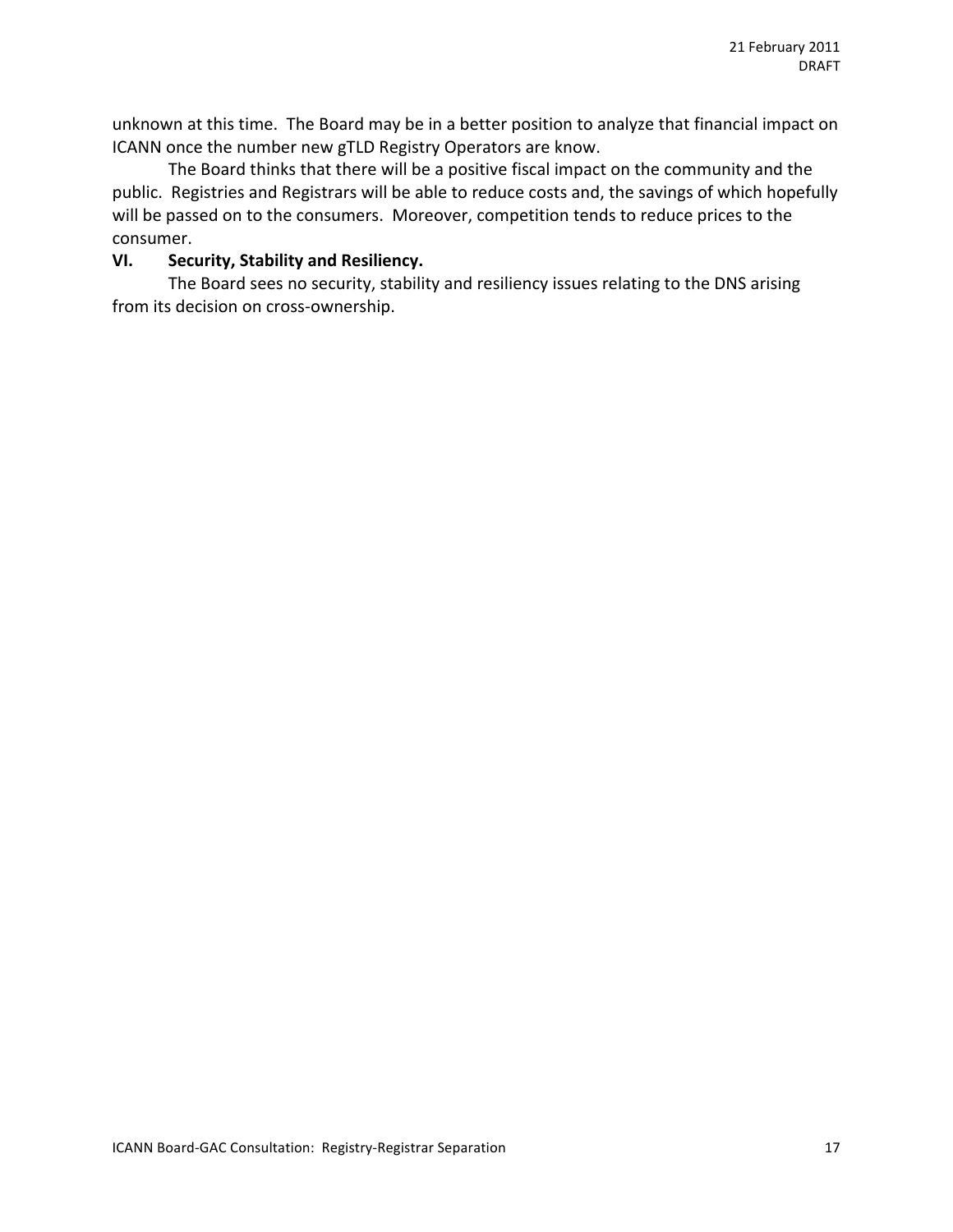### **REFERENCE DOCUMENTS: REGISTRY-REGISTRAR SEPARATION**

- $-$  SUMMARY OF ACTIONS TAKEN RESPONDING TO GAC AND PUBLIC COMMENTS
- **CHRONOLOGICAL LISTING OF GAC ADVICE AND COMMENTS ON NEW GTLDS AND RESPONSES PROVIDED BY ICANN AND KEY DOCUMENTS PUBLISHED ON THE TOPICS**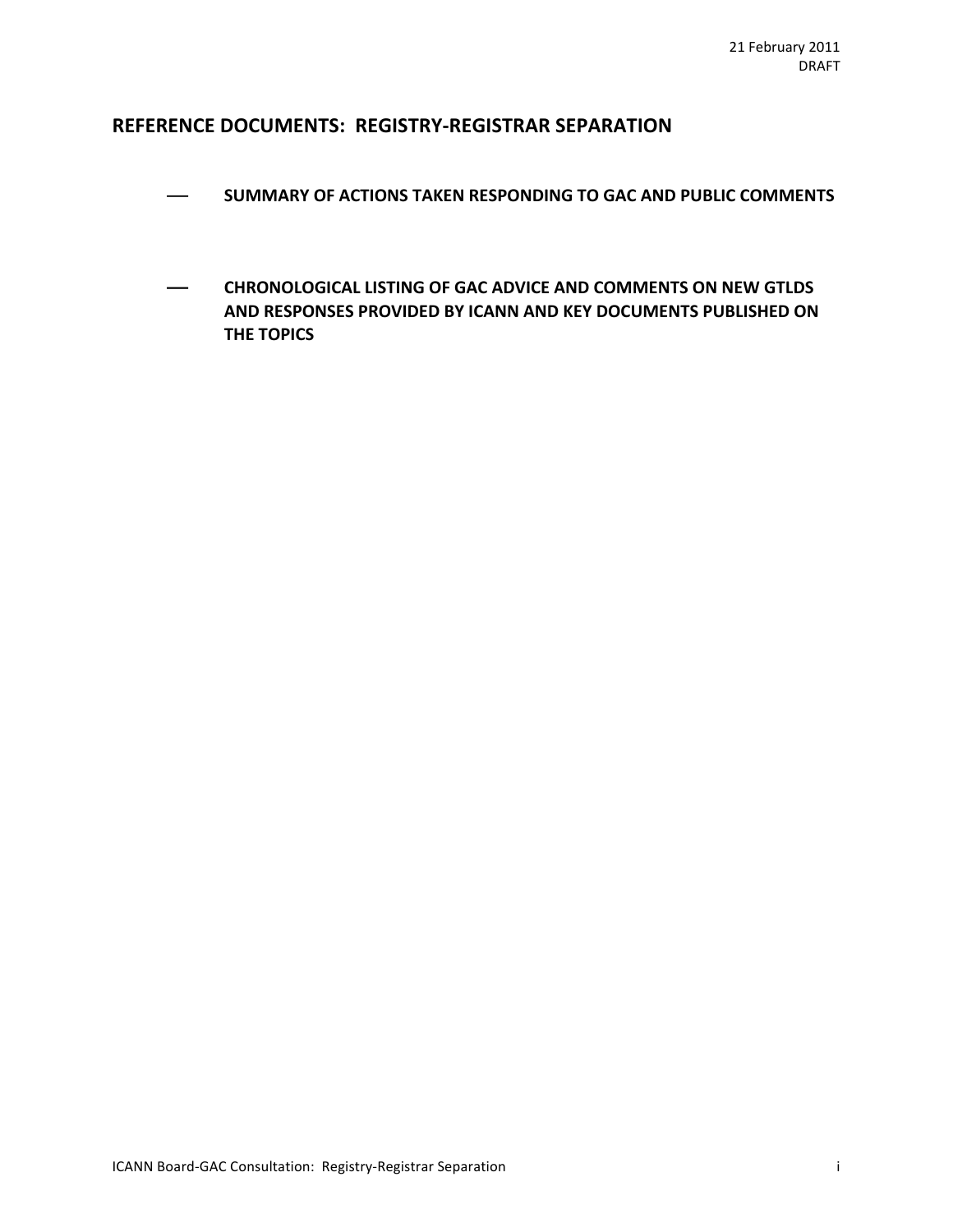#### SUMMARY OF ACTIONS TAKEN RESPONDING TO GAC AND PUBLIC COMMENTS

#### **Registry-Registrar Separation**

- ICANN commissioned an independent study on cross-ownership restrictions. The study recommended a limited lifting of cross-ownership restrictions for the New gTLD Program.
- ICANN commissioned an independent study on pricing. This study concluded that price caps in new gTLDs would not be necessary to realize the competitive benefits of the program, nor to protect against opportunistic behaviour. ICANN also wrote protections (in the form of notice requirements) against renewal price increases into the registry agreement.
- An additional pair of economists were engaged (selected for diversity of views) to perform additional analysis on cross-ownership. This analysis yielded a range of potential models.
- Ultimately, most restrictions on cross-ownership were removed from the Guidebook. This allows for flexibility to accommodate a variety of TLD models, allowing for greater benefits of innovation.
- The Board has posted draft rationale for the decision to lift those restrictions.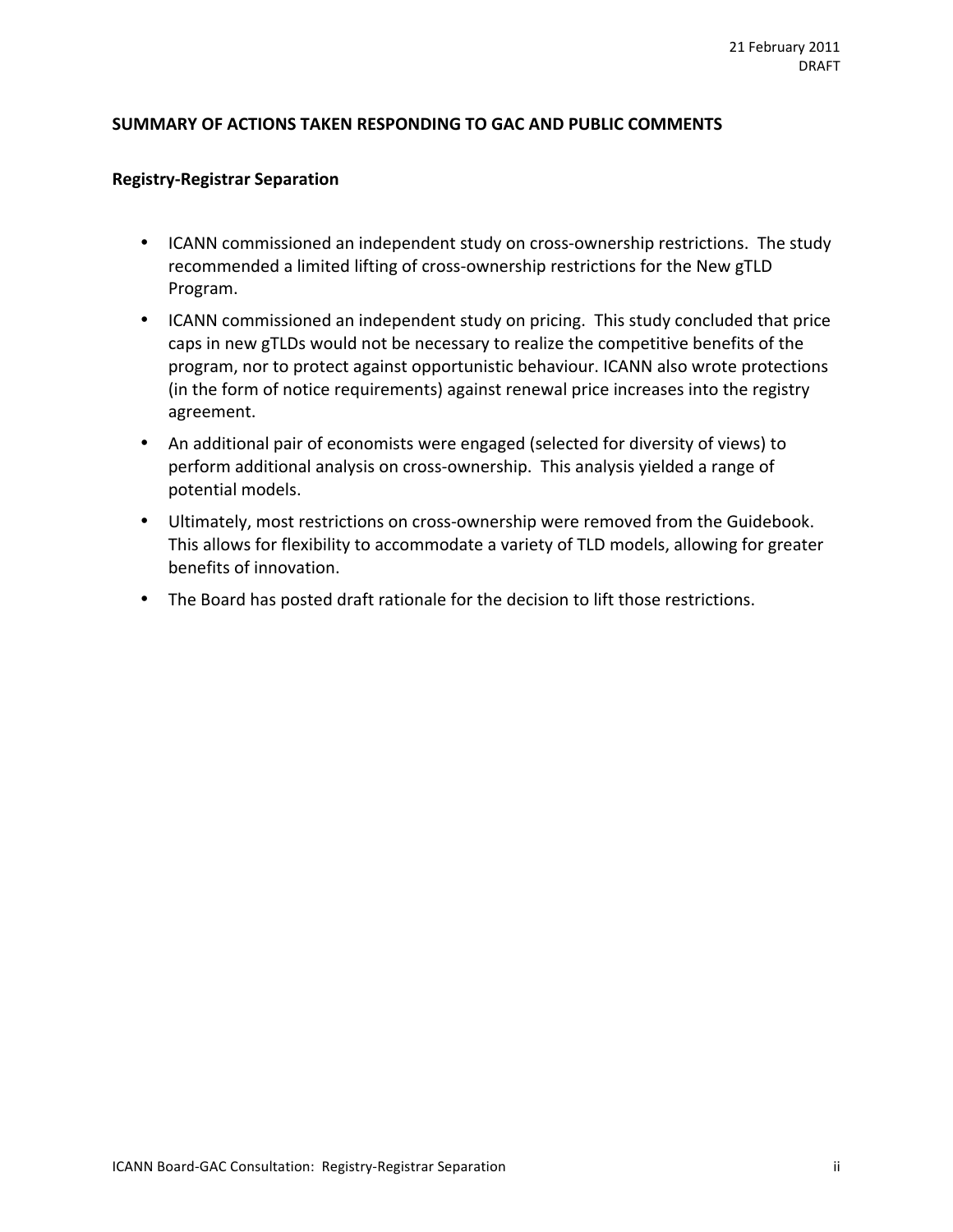### THIS TABLE PROVIES A CHRONOLOGICAL LISTING OF GAC ADVICE AND COMMENTS ON NEW GTLDS AND RESPONSES PROVIDED BY ICANN AND KEY DOCUMENTS PUBLISHED ON THE TOPIC

# **Registry?Registrar%Separation**

| <b>GAC Advice and Comments</b>                                                                                                             | <b>ICANN responses and key documents</b>                                                                                                                                                                                                                                                                                                                                                                                                                         |
|--------------------------------------------------------------------------------------------------------------------------------------------|------------------------------------------------------------------------------------------------------------------------------------------------------------------------------------------------------------------------------------------------------------------------------------------------------------------------------------------------------------------------------------------------------------------------------------------------------------------|
| 27 March 2007: GAC Principles regarding New gTLDs                                                                                          | <b>ICANN mapping of GNSO Policy Recommendations</b>                                                                                                                                                                                                                                                                                                                                                                                                              |
| It is important that the selection process for new gTLDs ensures the<br>2.6                                                                | 2.6) is addressed by multiple GNSO Principles and Recommendations, as follows:                                                                                                                                                                                                                                                                                                                                                                                   |
| security, reliability, global interoperability and stability of the Domain<br>Name System (DNS) and promotes competition, consumer choice, | GNSO Principle A: "New generic top-level domains (gTLDs) must be introduced in<br>an orderly, timely and predictable way."                                                                                                                                                                                                                                                                                                                                       |
| geographical and service-provider diversity.                                                                                               | GNSO Principle C: "The reasons for introducing new top-level domains include<br>that there is demand from potential applicants for new top-level domains in both<br>ASCII and IDN formats. In addition the introduction of new top-level domain<br>application process has the potential to promote competition in the provision of<br>registry services, to add to consumer choice, market differentiation and<br>geographical and service-provider diversity." |
|                                                                                                                                            | GNSO Principle D: "A set of technical criteria must be used for assessing a new<br>gTLD registry applicant to minimise the risk of harming the operational stability,<br>security and global interoperability of the Internet."                                                                                                                                                                                                                                  |
|                                                                                                                                            | GNSO Recommendation 4: " Strings must not cause any technical instability."                                                                                                                                                                                                                                                                                                                                                                                      |
|                                                                                                                                            | GNSO Recommendation 7: "Applicants must be able to demonstrate their<br>technical instability.                                                                                                                                                                                                                                                                                                                                                                   |
|                                                                                                                                            | GNSO Recommendation 7: "Applicants must be able to demonstrate their<br>technical capability to run a registry operation for the purpose that the applicant<br>sets out." In the current implementation planning phase, proposed sets of<br>technical and operational capability criteria are being developed, to be explained<br>fully to the applicants in the Request For Proposal (RFP).                                                                     |
| 10 March 2009: Comments on V1 of Applicant Guidebook                                                                                       | 24 October 2008: Applicant Guidebook Version 1                                                                                                                                                                                                                                                                                                                                                                                                                   |
|                                                                                                                                            | http://www.icann.org/en/topics/new-gtlds/draft-rfp-24oct08-en.pdf                                                                                                                                                                                                                                                                                                                                                                                                |
|                                                                                                                                            |                                                                                                                                                                                                                                                                                                                                                                                                                                                                  |
|                                                                                                                                            | 18 February 2009, version 1 Public Comments Analysis Report                                                                                                                                                                                                                                                                                                                                                                                                      |
|                                                                                                                                            | http://www.icann.org/en/topics/new-gtlds/agv1-analysis-public-comments-                                                                                                                                                                                                                                                                                                                                                                                          |
|                                                                                                                                            | 18feb09-en.pdf                                                                                                                                                                                                                                                                                                                                                                                                                                                   |
|                                                                                                                                            | 18 February 2009: Applicant Guidebook Version 2                                                                                                                                                                                                                                                                                                                                                                                                                  |
|                                                                                                                                            | http://www.icann.org/en/topics/new-gtlds/draft-rfp-clean-18feb09-en.pdf                                                                                                                                                                                                                                                                                                                                                                                          |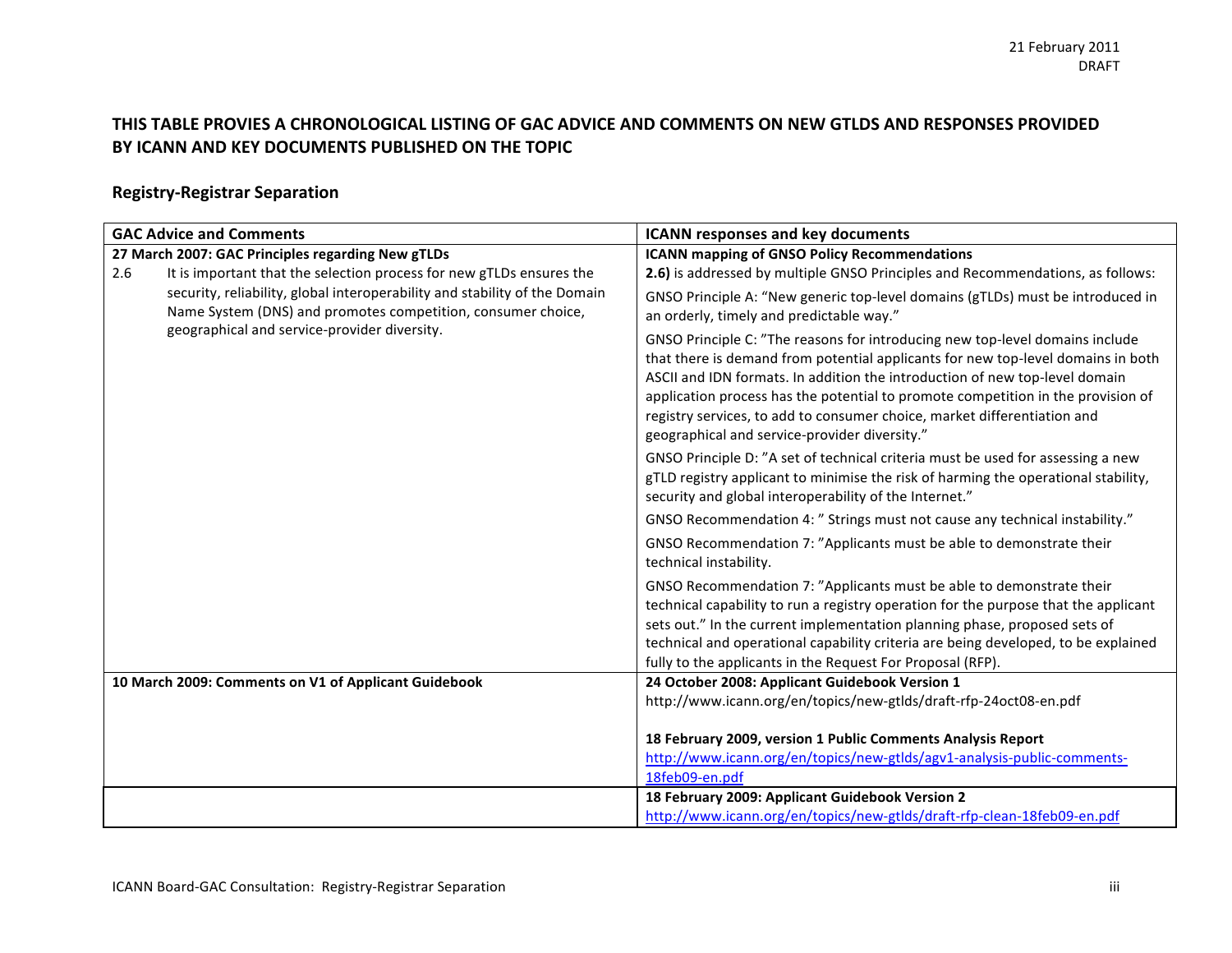|                                                                                                                                                                                                                                                                                                                                                                                                                                                                                                 | 18 February 2009: Explanatory memo-Registry Registrar Separation<br>http://www.icann.org/en/topics/new-gtlds/regy-regr-separation-18feb09-en.pdf<br>31 May 2009, Summary and analysis of public comments on version 2<br>http://www.icann.org/en/topics/new-gtlds/agv2-analysis-public-comments-<br>31may09-en.pdf                                                                                                                                                                                                                                  |
|-------------------------------------------------------------------------------------------------------------------------------------------------------------------------------------------------------------------------------------------------------------------------------------------------------------------------------------------------------------------------------------------------------------------------------------------------------------------------------------------------|-----------------------------------------------------------------------------------------------------------------------------------------------------------------------------------------------------------------------------------------------------------------------------------------------------------------------------------------------------------------------------------------------------------------------------------------------------------------------------------------------------------------------------------------------------|
| 18 August 2009: Comments on V2 of Applicant Guidebook<br>The GAC has considered whether there is a risk that the gTLD process could<br>create a multitude of monopolies rather than increasing competition. This rests<br>in part on important, but unanswered questions relating to: (1) whether<br>registrants view gTLDs as reasonable substitutes for one another; and (2) why<br>some registrants purchase the same domain name in multiple TLDs.                                          | 22 September 2009: Reply from ICANN Chairman<br>http://www.icann.org/en/correspondence/dengate-thrush-to-karklins-22sep09-<br>en.pdf<br><b>Registry-Registrar Separation</b><br>I. Status quo                                                                                                                                                                                                                                                                                                                                                       |
| Further concerns have arisen regarding the apparent desire to alter existing<br>policy that requires a structural separation between registrars and registries.<br>Change to this policy should be guided primarily by whether and how such a<br>change would benefit consumers and registrants. Studies to date have not fully<br>addressed this aspect of the marketplace, nor have they included an analysis of<br>the potential harm to domain name registrants of permitting registrars to | ICANN has not had a policy prohibiting gTLD registrars from applying for or<br>operating registries. Historically, ICANN has permitted registry-registrar cross-<br>ownership with structural separation requirements. Recent agreements entered<br>with registry operators since 2005 have included prohibitions on acquiring more<br>than a 15% interest in registrars.<br>Currently, there is not a prohibition on registries acting as resellers or using                                                                                       |
| operate as new gTLD registries.                                                                                                                                                                                                                                                                                                                                                                                                                                                                 | registrars as back-end registry service providers. Registrars currently provide back-<br>end services for TLD registries.<br>Current practices have worked well in the context of a relatively static set of<br>competitors on the registry and registrar side. It is expected that the numbers of<br>registries using back-end registry service providers may grow substantially in the<br>new gTLD environment. This isn't anticipated in current practices, and requires a<br>reevaluation of structural separation in the new gTLD environment. |
|                                                                                                                                                                                                                                                                                                                                                                                                                                                                                                 | II. New gTLD implementation planning<br>Based on the requirement to reevaluate current structures, and at community<br>request, ICANN commissioned an independent study that recommended a limited<br>lifting of co-ownership restrictions. That and a set of face-to-face community<br>meetings resulted in a model published in the initial Guidebook.                                                                                                                                                                                            |
|                                                                                                                                                                                                                                                                                                                                                                                                                                                                                                 | The registry constituency issued a report that opposed integration and sought to<br>prohibit registrars from competing for back-end services. Two registrars published<br>responses. As a result of the registry report, ICANN engaged another set of                                                                                                                                                                                                                                                                                               |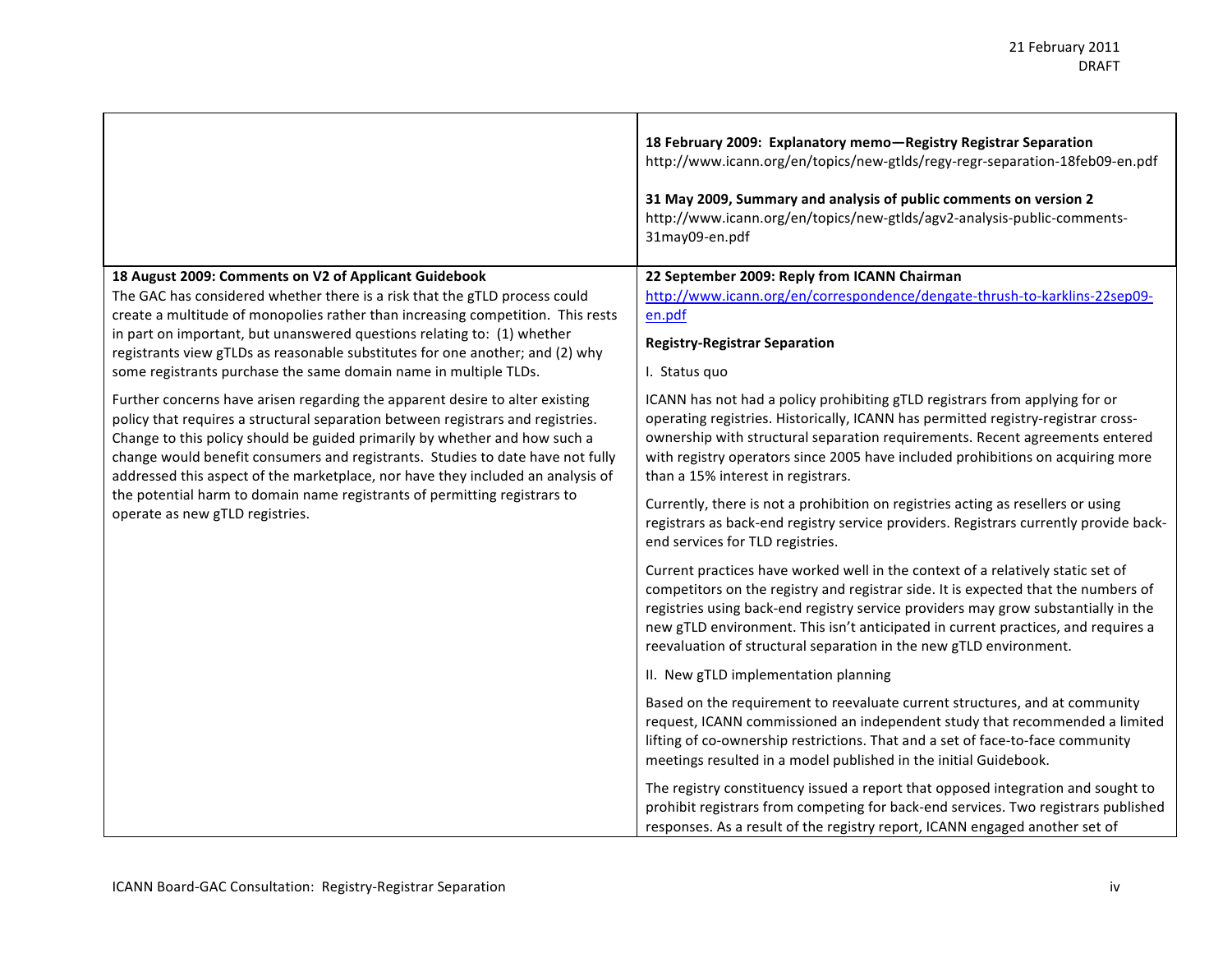| economists who recommend that, with caveats, all restrictions be removed.                                                                                                                                                                                                                                                                                                                        |
|--------------------------------------------------------------------------------------------------------------------------------------------------------------------------------------------------------------------------------------------------------------------------------------------------------------------------------------------------------------------------------------------------|
| The two economists were selected for their diversity of views - they are on<br>opposite ends of the spectrum in antitrust thinking. It was thought that they<br>would either: develop separate views for discussion; or, arrive at the same view,<br>indicating a conclusion that would have broad "economist" support.                                                                          |
| The anticipated changes in the market and the fact that no party is recommending<br>an un-changed status quo requires ICANN to consider new options. There are four<br>options to be considered:                                                                                                                                                                                                 |
| 1) No cross-ownership restrictions except where there is market power<br>and/or registry price caps (regulation needs, if any, left to regulating<br>authorities)<br>No cross-ownership restrictions for new registries, existing restrictions<br>2)<br>for existing registries (probably most disagreeable outcome to registries)<br>Limited lifting with enhanced structural separation:<br>3) |
| a. The registrar cannot sell names in the co-owned registry, or<br>The registrar can sell a very limited number of names in the co-<br>b.<br>owned registry<br>While this approach may represent a reasonable transition<br>strategy, economists indicate this removes the possible<br>consumer advantages in efficiencies due to structural<br>integration.                                     |
| Complete restrictions:<br>4)                                                                                                                                                                                                                                                                                                                                                                     |
| Registries cannot have ownership percentage in registrars, and<br>а.<br>vice versa<br>Registrars prohibited from providing back-end services (this<br>b.<br>might be accompanied by reciprocal restrictions, i.e., that<br>registries cannot provide back-end services for other registries<br>and registries cannot own resellers).<br>The final position will take into consideration:         |
| 1. Registrar accreditation still required.<br>2. If an entity is abusing its market position to hinder competition, a<br>relevant government competition authority should make that<br>determination. ICANN has contractual authority, and governmental<br>authority on competition issues is most appropriate.                                                                                  |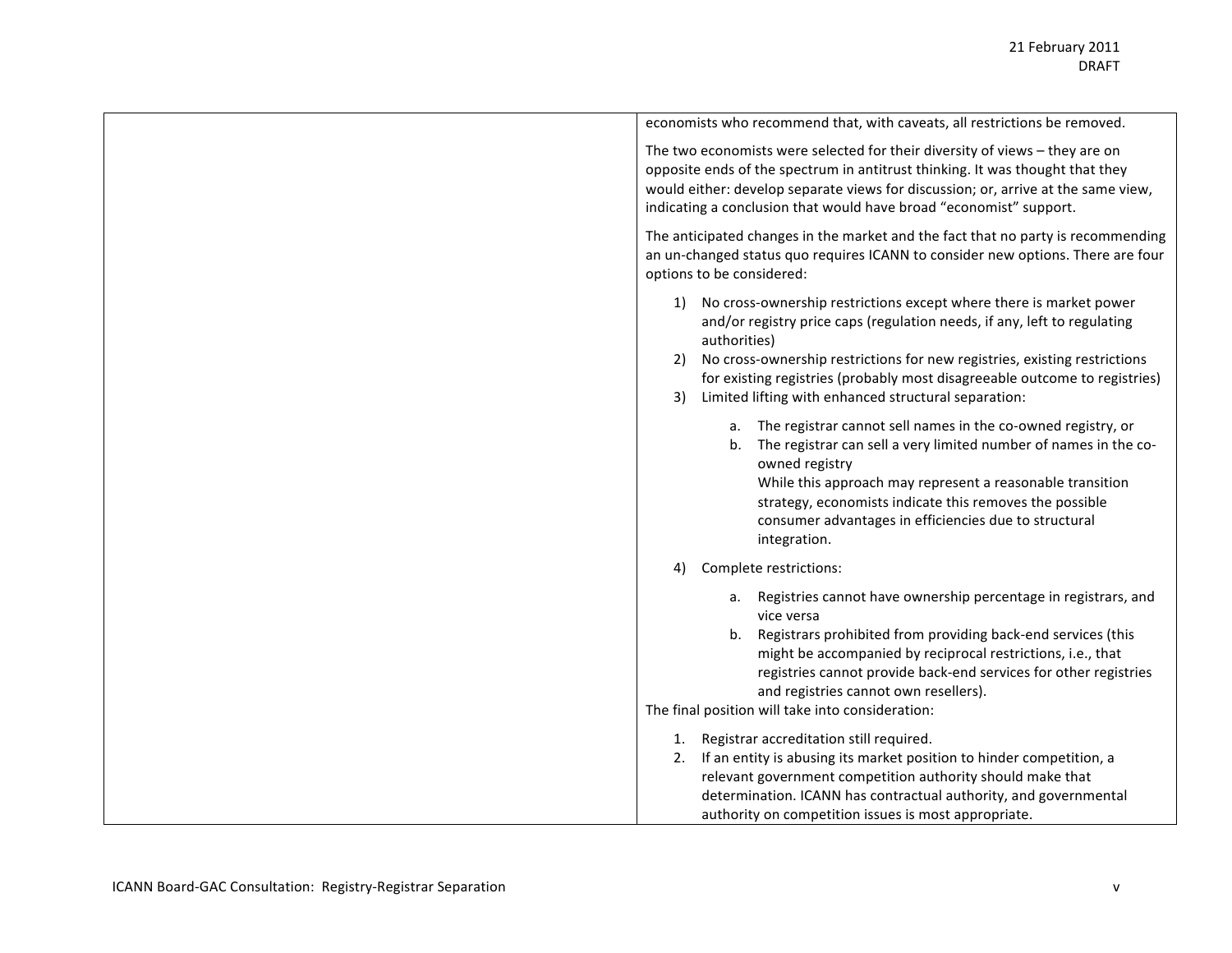| Rules made should be enforceable, not easily circumvented. Rules to<br>3.<br>prevent "selling shelf space" or against owning resellers can be overcome<br>through other forms of agreement or organization. Imposing co-<br>ownership restrictions on registries with price caps would not necessarily<br>prevent them from inserting themselves higher in the value chain and<br>circumventing the effects of price caps.<br>4. While some risks are avoided through limited lifting of restrictions, the<br>limitation also obviates most of the benefits.<br>5. ICANN might consider removing price controls on registries without<br>market power in order to facilitate their entry to moving into the less<br>regulated space.                                                                                                                                                                                                                                                                                                                                                                                                                                                                                                                                                                                                                                                                                                                                                                                                                    |
|---------------------------------------------------------------------------------------------------------------------------------------------------------------------------------------------------------------------------------------------------------------------------------------------------------------------------------------------------------------------------------------------------------------------------------------------------------------------------------------------------------------------------------------------------------------------------------------------------------------------------------------------------------------------------------------------------------------------------------------------------------------------------------------------------------------------------------------------------------------------------------------------------------------------------------------------------------------------------------------------------------------------------------------------------------------------------------------------------------------------------------------------------------------------------------------------------------------------------------------------------------------------------------------------------------------------------------------------------------------------------------------------------------------------------------------------------------------------------------------------------------------------------------------------------------|
| With the current input:                                                                                                                                                                                                                                                                                                                                                                                                                                                                                                                                                                                                                                                                                                                                                                                                                                                                                                                                                                                                                                                                                                                                                                                                                                                                                                                                                                                                                                                                                                                                 |
| The incumbent registries generally advocate imposing new and tighter<br>$\circ$<br>restrictions on the ability of registry operators to own registrars.<br>Additionally, existing registries want to define back-end registry<br>operation to be the same as a commercial registry operator. This<br>restriction and interpretation would effectively limit registrars' ability to<br>compete against registries' TLD and back-end services offerings.<br>Registries argue that since they have been prevented from owning<br>registrars they would be at a disadvantage if the restrictions are not<br>tightened since they have not established retail relationships with<br>registrants. One of the risks identified is that registrars can leverage<br>"shelf space" to gain back-end service market share.<br>Registries argue that abuses can occur if a single entity holds the registry<br>$\circ$<br>and customer (registrar) data.<br>Economists are still at work, but so far have indicated (in the CRA report<br>$\circ$<br>and at the Sydney workshop) that there are potential benefits to<br>consumers from allowing cross-ownership, including lower prices and<br>more innovation.<br>Economists also indicate that separation does not fully meet registry<br>$\circ$<br>concerns. Registrars can and will allocate shelf space through means<br>other than agreement to provide back-end services: for cash payments or<br>other forms of consideration. They also indicate that data abuses can be<br>prevented through agreement. |
| Sources:                                                                                                                                                                                                                                                                                                                                                                                                                                                                                                                                                                                                                                                                                                                                                                                                                                                                                                                                                                                                                                                                                                                                                                                                                                                                                                                                                                                                                                                                                                                                                |
|                                                                                                                                                                                                                                                                                                                                                                                                                                                                                                                                                                                                                                                                                                                                                                                                                                                                                                                                                                                                                                                                                                                                                                                                                                                                                                                                                                                                                                                                                                                                                         |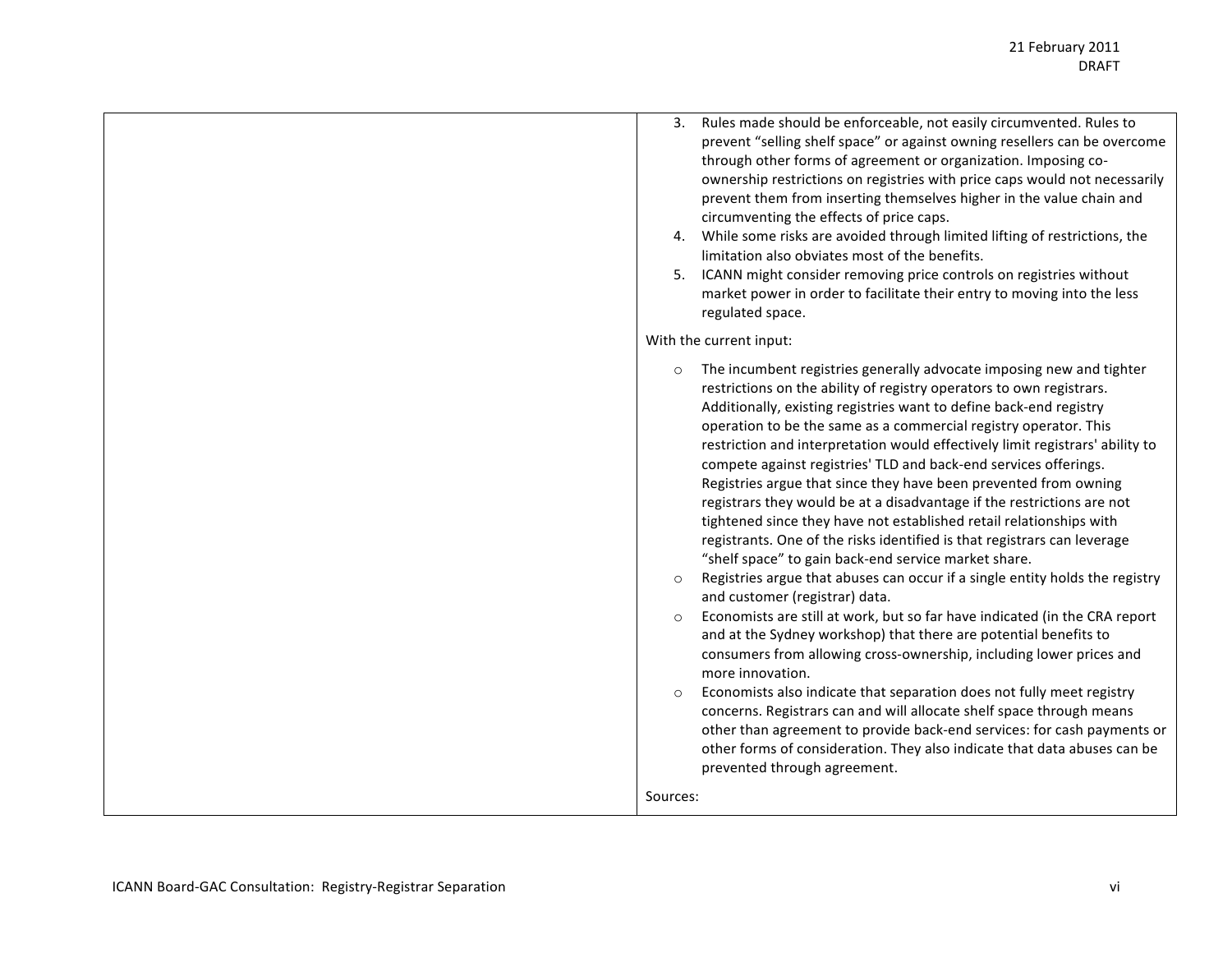|                                                                                                                                                                                                                                                                                                                                                                                                                                  | http://www.icann.org/en/registries/agreements.htm                                                       |
|----------------------------------------------------------------------------------------------------------------------------------------------------------------------------------------------------------------------------------------------------------------------------------------------------------------------------------------------------------------------------------------------------------------------------------|---------------------------------------------------------------------------------------------------------|
|                                                                                                                                                                                                                                                                                                                                                                                                                                  | http://www.icann.org/en/registrars/accredited-list.html                                                 |
|                                                                                                                                                                                                                                                                                                                                                                                                                                  | http://www.icann.org/en/tlds/app-index.htm                                                              |
|                                                                                                                                                                                                                                                                                                                                                                                                                                  |                                                                                                         |
| 28 October 2009: Communiqué Seoul<br>Following discussions in Seoul however, both between GAC members and with<br>other stakeholders, the GAC feels that many of its concerns remain outstanding,<br>related in particular to:<br>- the ongoing discussions within the community regarding structural separation<br>between registries and registrars, price caps and the potential impacts on<br>competition in the DNS market; |                                                                                                         |
|                                                                                                                                                                                                                                                                                                                                                                                                                                  | 4 October 2009: Applicant Guidebook Version 3                                                           |
|                                                                                                                                                                                                                                                                                                                                                                                                                                  | http://www.icann.org/en/topics/new-gtlds/draft-rfp-clean-04oct09-en.pdf                                 |
|                                                                                                                                                                                                                                                                                                                                                                                                                                  | 15 February 2010, Summary and analysis comments version 3                                               |
|                                                                                                                                                                                                                                                                                                                                                                                                                                  | http://www.icann.org/en/topics/new-gtlds/summary-analysis-agv3-15feb10-<br>en.pdf                       |
|                                                                                                                                                                                                                                                                                                                                                                                                                                  | 28 May 2010: Applicant Guidebook Version 4                                                              |
|                                                                                                                                                                                                                                                                                                                                                                                                                                  | http://www.icann.org/en/topics/new-gtlds/draft-rfp-clean-28may10-en.pdf                                 |
|                                                                                                                                                                                                                                                                                                                                                                                                                                  | 28 May 2010: Explanatory Memo-"Quick Look" Procedure for Morality and<br><b>Public Order Objections</b> |
|                                                                                                                                                                                                                                                                                                                                                                                                                                  | http://www.icann.org/en/topics/new-gtlds/morality-public-order-quick-look-<br>28may10-en.pdf            |
|                                                                                                                                                                                                                                                                                                                                                                                                                                  | 12 November 2010: Summary and analysis of comments version 4                                            |
|                                                                                                                                                                                                                                                                                                                                                                                                                                  | http://www.icann.org/en/topics/new-gtlds/summary-analysis-agv4-12nov10-<br>en.pdf                       |
| 23 September 2010: Comments on V4 of Applicant Guidebook                                                                                                                                                                                                                                                                                                                                                                         | 23 November 2010: Reply from ICANN Chairman                                                             |
| The GAC notes the significant work being done within the ICANN community to<br>resolve the difficult issue of registry-registrar separation. The GAC looks forward                                                                                                                                                                                                                                                               | http://www.icann.org/en/correspondence/dengate-thrush-to-dryden-23nov10-<br>en.pdf                      |
| to further discussion of this important issue.                                                                                                                                                                                                                                                                                                                                                                                   |                                                                                                         |
|                                                                                                                                                                                                                                                                                                                                                                                                                                  | The Board agrees with the GAC that the registry-registrar separation issue must                         |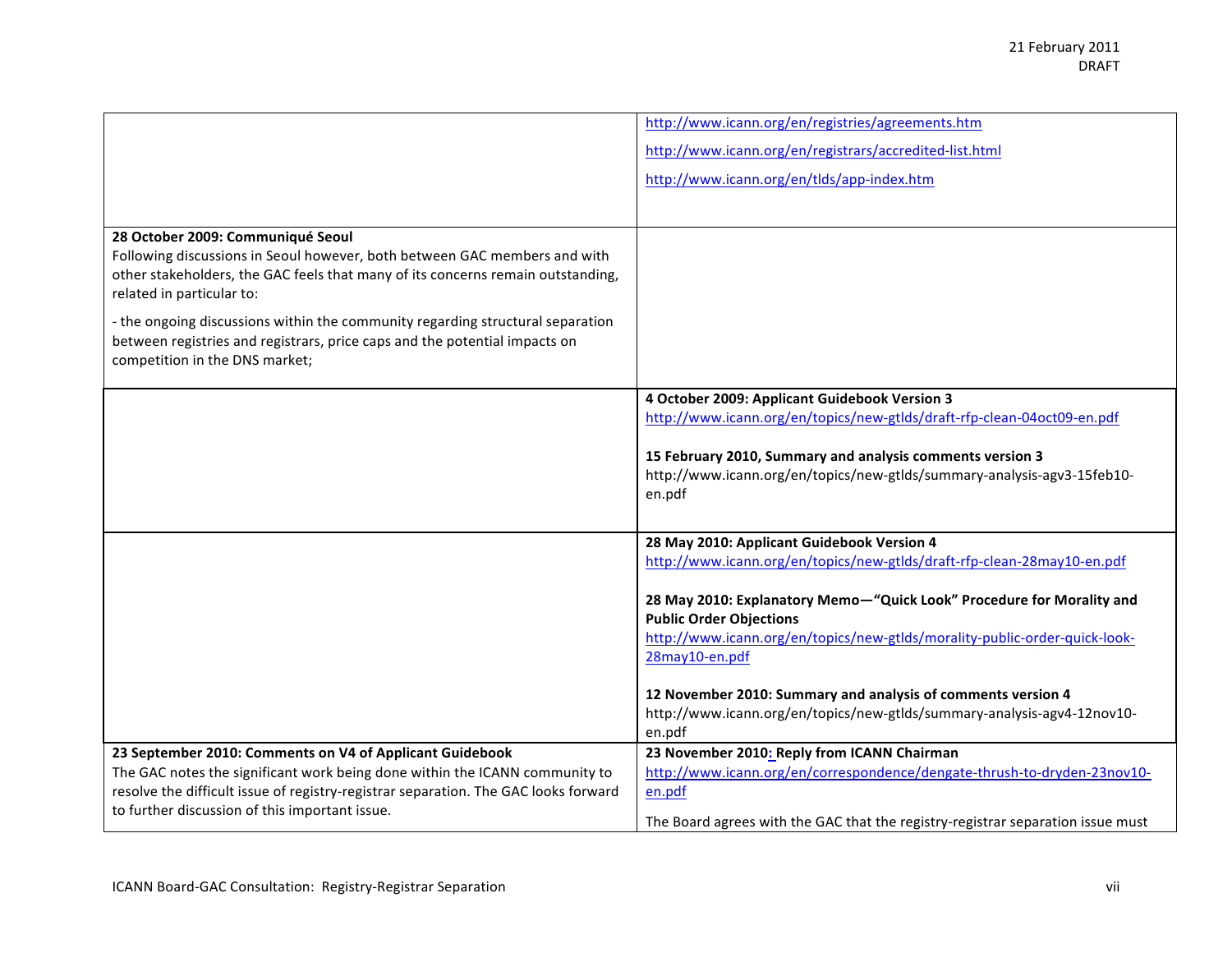| The GAC notes that CANN has incorporated strict rules in version 4 of the DAG<br>under which registrars are not able to provide registry services or to operate a<br>new gTLD. Governments generally support restrictions on vertical integration and<br>cross-ownership as important devices for promoting competition, preventing<br>market dominance and averting market distortions. The GAC notes in this regard<br>the Salop and Wright report and recognizes that vertical separation may be<br>warranted where a market participant wields, or may in the future wield, market<br>power.<br>However, the GAC also recognises that if market power is not an issue, the ability<br>of registrars with valuable technical, commercial and relevant local expertise and<br>experience to enter the domain names market could likely lead to benefits in<br>terms of enhancing competition and promoting innovation.<br>An important additional benefit which the GAC expects would flow from such an<br>exemption would be that community-based TLD applicants would be able to cast<br>their net more widely in securing partners with the necessary expertise and<br>experience in the local market to undertake what would be relatively small scale<br>registry functions.<br>The GAC therefore urges ICANN to resolve the current debate about registry-<br>registrar separation with a solution that fosters competition and innovation in<br>the DNS market by allowing exemptions, subject to some form of regulatory<br>probity that ensures a level playing field, for certain registrars as potentially<br>valuable newcomers to the registry market. ICANN may find it useful to consider<br>the experience of competition regulators around the world in addressing this<br>issue. | result in a solution that fosters competition and innovation in the DNS market.<br>The Board notes that registries and registrars will continue to be subject to all<br>applicable national and local laws intended to protect consumers and<br>competition.<br>The GNSO recently confirmed that its Vertical Integration Working Group has<br>been unable to achieve consensus <http: correspondence="" en="" gomes-<br="" icann.org="">to-dengate-thrush-07oct10-en.pdf&gt; on recommending a model for addressing<br/>vertical integration of registries and registrars. As indicated at the time of the<br/>publication of version 4 of the draft Applicant Guidebook, the Board again<br/>reviewed this issue on 9 November 2010, and voted to allow new gTLD registries<br/>to own registrars, opting not to create new rules prohibiting registrars from<br/>applying for or operating new gTLD registries.<br/>Under the Board resolution additional enforcement mechanisms have been<br/>added. New gTLD registry agreements are to include: (1) a Code of Conduct<br/>prohibiting any misuse of data or other abusive conduct arising out of registry-<br/>registrar cross-ownership; (2) robust auditing requirements; (3) graduated<br/>sanctions up to and including contractual termination and punitive damages; and<br/>(4) ICANN's right to refer competition issues to appropriate government<br/>competition authorities.<br/>The full resolution is available at: http://www.icann.org/en/minutes/resolutions-<br/>05nov10-en.htm</http:> |
|------------------------------------------------------------------------------------------------------------------------------------------------------------------------------------------------------------------------------------------------------------------------------------------------------------------------------------------------------------------------------------------------------------------------------------------------------------------------------------------------------------------------------------------------------------------------------------------------------------------------------------------------------------------------------------------------------------------------------------------------------------------------------------------------------------------------------------------------------------------------------------------------------------------------------------------------------------------------------------------------------------------------------------------------------------------------------------------------------------------------------------------------------------------------------------------------------------------------------------------------------------------------------------------------------------------------------------------------------------------------------------------------------------------------------------------------------------------------------------------------------------------------------------------------------------------------------------------------------------------------------------------------------------------------------------------------------------------------------------------------------------------------------------------------------|---------------------------------------------------------------------------------------------------------------------------------------------------------------------------------------------------------------------------------------------------------------------------------------------------------------------------------------------------------------------------------------------------------------------------------------------------------------------------------------------------------------------------------------------------------------------------------------------------------------------------------------------------------------------------------------------------------------------------------------------------------------------------------------------------------------------------------------------------------------------------------------------------------------------------------------------------------------------------------------------------------------------------------------------------------------------------------------------------------------------------------------------------------------------------------------------------------------------------------------------------------------------------------------------------------------------------------------------------------------------------------------------------------------------------------------------------------------------------------------------------------------------------------------------------------------|
|                                                                                                                                                                                                                                                                                                                                                                                                                                                                                                                                                                                                                                                                                                                                                                                                                                                                                                                                                                                                                                                                                                                                                                                                                                                                                                                                                                                                                                                                                                                                                                                                                                                                                                                                                                                                      | 25 September 2010: Board meeting in Trondheim<br>http://www.icann.org/en/minutes/resolutions-25sep10-en.htm<br><b>Board Briefing Materials:</b><br>One [PDF, 3.23 MB]<br>Two [PDF, 2.03 MB]<br>Three [PDF, 816 KB]<br>Four [PDF, 240 KB]<br><b>Five [PDF, 546 KB]</b><br>" Whereas, on 23 September 2010, the Governmental Advisory Committee (GAC)<br>provided comments on version 4 of the draft Applicant Guidebook.                                                                                                                                                                                                                                                                                                                                                                                                                                                                                                                                                                                                                                                                                                                                                                                                                                                                                                                                                                                                                                                                                                                                       |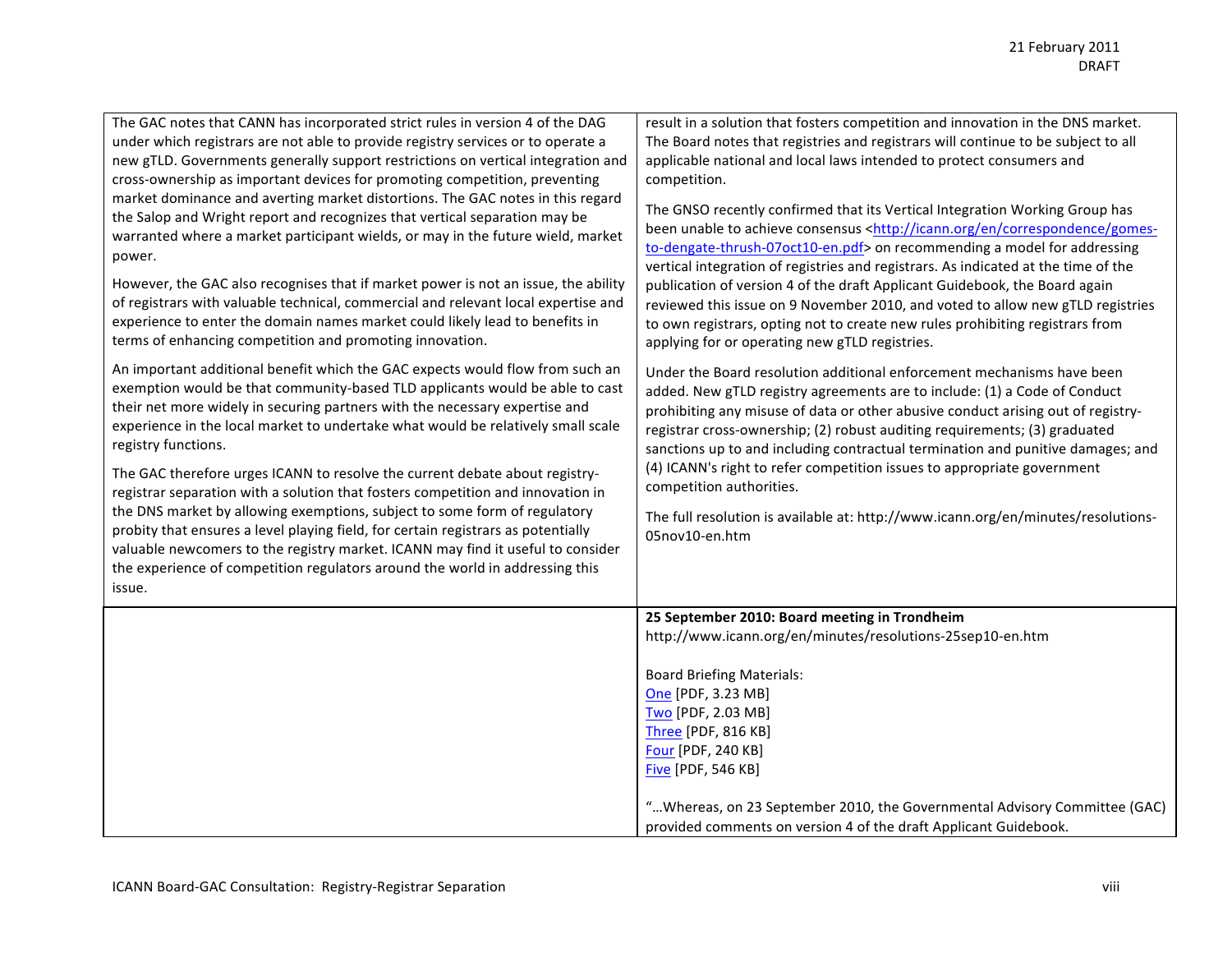| Resolved (2010.09.25. ), staff is directed to determine if the directions indicated<br>by the Board below are consistent with GAC comments, and recommend any<br>appropriate further action in light of the GAC's comments."                                                                                                                                                                                                                                                                                                                                                                                           |
|------------------------------------------------------------------------------------------------------------------------------------------------------------------------------------------------------------------------------------------------------------------------------------------------------------------------------------------------------------------------------------------------------------------------------------------------------------------------------------------------------------------------------------------------------------------------------------------------------------------------|
| <b>Vertical Integration</b><br>The Board will send a letter to the GNSO requesting that the GNSO send to the<br>Board, by no later than 8 October 2010, a letter (a) indicating that no consensus<br>on vertical integration issues has been reached to date, or (b) indicating its<br>documented consensus position. If no response is received by 8 October 2010,<br>then the Board will deem lack of consensus and make determinations around<br>these issues as necessary. At the time a policy conclusion is reached by the GNSO,<br>it can be included in the applicant guidebook for future application rounds. |
| 5 November 2010: Board resolution on New gTLDs - Cross-Ownership Issues for<br><b>Registries and Registrars</b><br>http://www.icann.org/en/minutes/resolutions-05nov10-en.htm                                                                                                                                                                                                                                                                                                                                                                                                                                          |
| <b>New gTLDs - Cross-Ownership Issues for Registries and Registrars</b>                                                                                                                                                                                                                                                                                                                                                                                                                                                                                                                                                |
| Whereas, at the ICANN meeting in Nairobi in March 2010, the Board passed a<br>resolution indicating that as a default position that no co-ownership would be<br>allowed in new gTLDs, but that if the GNSO were to develop a policy on the<br>subject prior to the launch of new TLDs that the Board would consider using the<br>new policy for the new gTLD program<br><http: en="" minutes="" resolutions-12mar10-en.htm#5="" www.icann.org="">.</http:>                                                                                                                                                             |
| Whereas, in May 2010, ICANN published version 4 of the Draft Applicant<br>Guidebook, which included a note that the Board encouraged the GNSO to<br>recommend policy on this issue, and that the Board would review this issue again<br>if the GNSO did not make recommendations in time for launch of the new gTLD<br>program <http: comments-4-en.htm="" en="" new-gtlds="" topics="" www.icann.org="">.</http:>                                                                                                                                                                                                     |
| Whereas, the GNSO's Vertical Integration Working Group is divided on whether<br>registrars should be allowed to operate registries (and consequentially whether<br>registries should be allowed to operate registrars). The VI-WG's "Revised Initial<br>Report on Vertical Integration Between Registrars and Registries" is posted at<br><http: gnso.icann.org="" issues="" revised-vi-initial-report-<br="" vertical-integration="">18aug10-en.pdf&gt; [PDF, 2.42 MB].</http:>                                                                                                                                       |
| Whereas, the GNSO VI working group's report includes a number of proposals to                                                                                                                                                                                                                                                                                                                                                                                                                                                                                                                                          |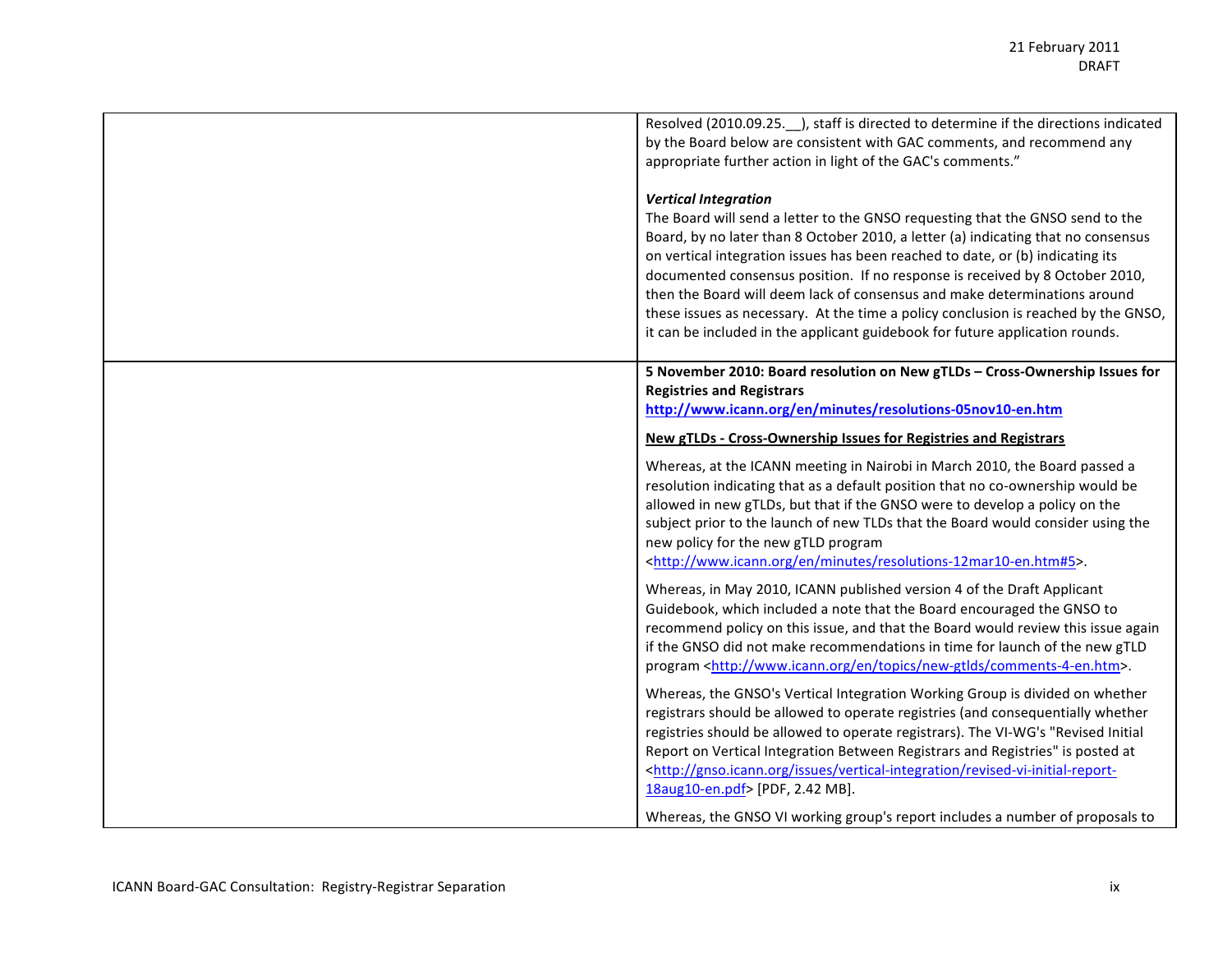| address vertical integration for the new gTLD program, but the VI-WG has not                                                                                                                                                                                                                       |
|----------------------------------------------------------------------------------------------------------------------------------------------------------------------------------------------------------------------------------------------------------------------------------------------------|
| reached consensus as to which one to recommend                                                                                                                                                                                                                                                     |
| <http: archives="" council="" gnso.icann.org="" mailing-lists="" msg09754.html="">.</http:>                                                                                                                                                                                                        |
| Whereas, on 23 September 2010, ICANN's Governmental Advisory Committee                                                                                                                                                                                                                             |
| submitted its comments on v4 of the Applicant Guidebook, including comments                                                                                                                                                                                                                        |
| on the issue of registry-registrar separation                                                                                                                                                                                                                                                      |
| <http: correspondence="" dryden-to-dengate-thrush-23sep10-<="" en="" th="" www.icann.org=""></http:>                                                                                                                                                                                               |
| en.pdf> [PDF, 44 KB].                                                                                                                                                                                                                                                                              |
| Whereas, the Board has had over six months since Nairobi to consider the issue,<br>including consideration of the GNSO VI working group's deliberations, and<br>community comment including at the ICANN meeting in Brussels in June 2010.                                                         |
| Whereas, the current set of agreements are not balanced in that while recent<br>contracts prohibit registries from acquiring registrars, ICANN has never had a rule<br>prohibiting registrars from applying for or operating TLDs.                                                                 |
| Whereas, while ICANN has individually negotiated contracts that recently have<br>included restrictions on registry ownership of registrars, cross-ownership<br>provisions have varied over time and no formal "policy" on this topic has ever<br>been recommended by the GNSO or adopted by ICANN. |
| Whereas, historical contract prohibitions on registries acquiring registrars do not<br>provide a compelling basis for principled decision-making.                                                                                                                                                  |
| Whereas, the Board is committed to making fact-based decisions, and has<br>carefully considered available economic analysis, legal advice and advice from the<br>community.                                                                                                                        |
| Resolved, (2010.11.05.02), the Board directs the CEO to include the following<br>principles relating to registry-registrar cross-ownership in the forthcoming version<br>of the Applicant Guidebook.                                                                                               |
| ICANN will not restrict cross-ownership between registries and registrars. Registry<br>operators are defined as the registry operator and all other relevant parties<br>relating to the registry services.                                                                                         |
| Registry agreements will include requirements and restrictions on any<br>inappropriate or abusive conduct arising out of registry-registrar cross ownership,<br>including without limitations provisions protecting against:                                                                       |
|                                                                                                                                                                                                                                                                                                    |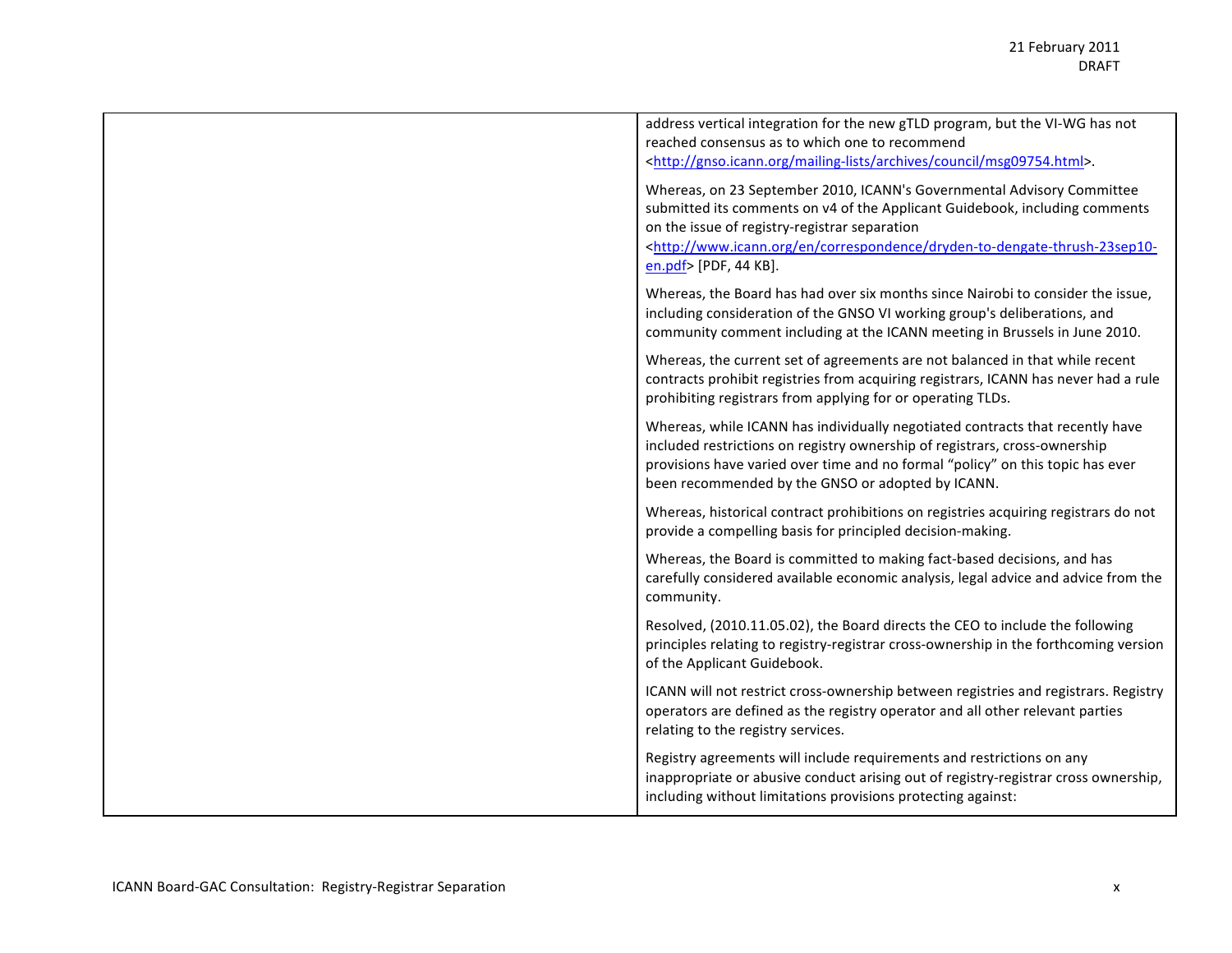|                                                                                                                                                        | misuse of data; or<br>$\bullet$                                                                                                                                                                                                            |
|--------------------------------------------------------------------------------------------------------------------------------------------------------|--------------------------------------------------------------------------------------------------------------------------------------------------------------------------------------------------------------------------------------------|
|                                                                                                                                                        | violations of a registry code of conduct;                                                                                                                                                                                                  |
|                                                                                                                                                        | These provisions may be enhanced by additional enforcement mechanisms such<br>as the use of self-auditing requirements, and the use of graduated sanctions up to<br>and including contractual termination and punitive damages.            |
|                                                                                                                                                        | ICANN will permit existing registry operators to transition to the new form of<br>registry agreement, except that additional conditions may be necessary and<br>appropriate to address particular circumstances of established registries. |
|                                                                                                                                                        | ICANN will have the ability to refer issues to relevant competition authorities.                                                                                                                                                           |
|                                                                                                                                                        | ICANN will have the ability to address possible abuses that may arise out of<br>registry-registrar cross-ownership through the consensus policy process.                                                                                   |
|                                                                                                                                                        |                                                                                                                                                                                                                                            |
|                                                                                                                                                        | 12 November 2010: Proposed Final Applicant Guidebook                                                                                                                                                                                       |
|                                                                                                                                                        | http://www.icann.org/en/topics/new-gtlds/draft-rfp-clean-12nov10-en.pdf                                                                                                                                                                    |
|                                                                                                                                                        |                                                                                                                                                                                                                                            |
|                                                                                                                                                        |                                                                                                                                                                                                                                            |
| 9 December 2010: Communiqué Cartagena                                                                                                                  | 10 December 2010, Board meeting                                                                                                                                                                                                            |
| That the GAC will provide the Board at the earliest opportunity with a list or                                                                         |                                                                                                                                                                                                                                            |
| "scorecard" of the issues which the GAC feels are still outstanding and require<br>additional discussion between the Board and the GAC. These include: | New gTLD Remaining Issues<br>http://www.icann.org/en/minutes/resolutions-10dec10-en.htm#2                                                                                                                                                  |